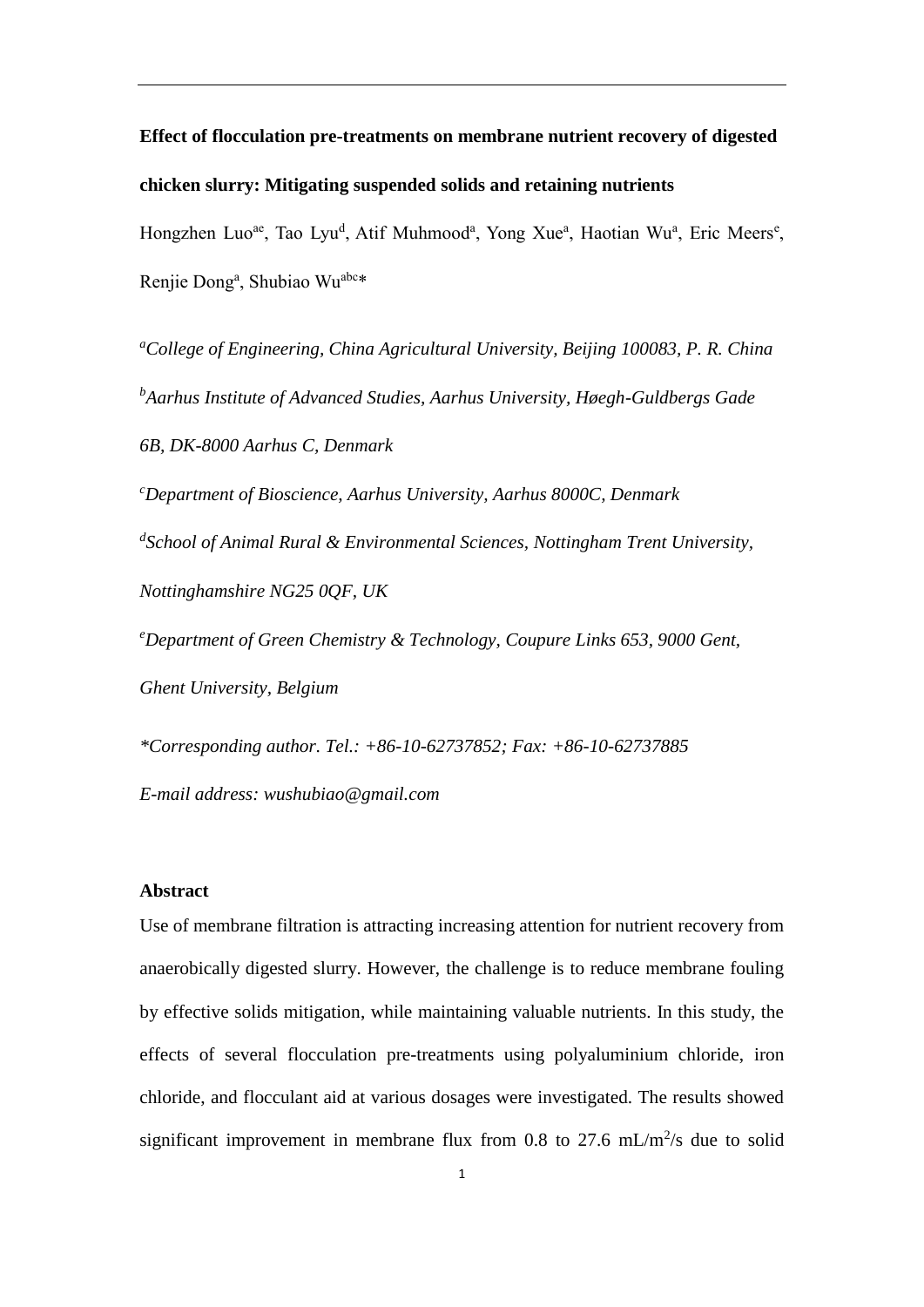migration (up to 75% removal). Significant loss of  $PO<sub>4</sub><sup>3-</sup> - P(99%)$  and humic acids (40– 80 %) was observed. However, the content of NH<sub>4</sub><sup>+</sup>-N and indoleacetic acids was largely maintained in the treated slurry. Moreover, toxic metals were significantly removed through flocculation, making the final product risk-free of heavy metals for agricultural application.

**Keywords:** Anaerobic digestion; membrane filtration; flocculation pre-treatment; heavy metals, organic fertilizer

# **1. Introduction**

Prominent fluxes in livestock breeding have occurred globally, especially over the past six decades. A major consequence of intensive or industrialized livestock production is the generation of a large amount of wastes [1]. Therefore, there is an urgent need for efficient and affordable treatment alternatives to handle excess manure. Anaerobic digestion (AD) is a suitable technology for livestock manure management due to its low maintenance cost and high treatment efficiency [2]. Moreover, AD technology could transform livestock waste into bioenergy (biogas), which eases the fossil energy crisis, as well as greenhouse gas emission [3].

The digestates generated in the AD of livestock manures are often rich in macronutrients, such as N, P, and K, and micronutrients, such as Zn, Fe, Mo, and Mn [4, 5, 6]. According to the sustainable concept of converting waste into useful products that enhance food security [7], these digestates have substantial potential to be used as organic fertilizers and soil amendments in agricultural land. However, the surrounding farmland is not sufficient in many regions to completely consume such large quantities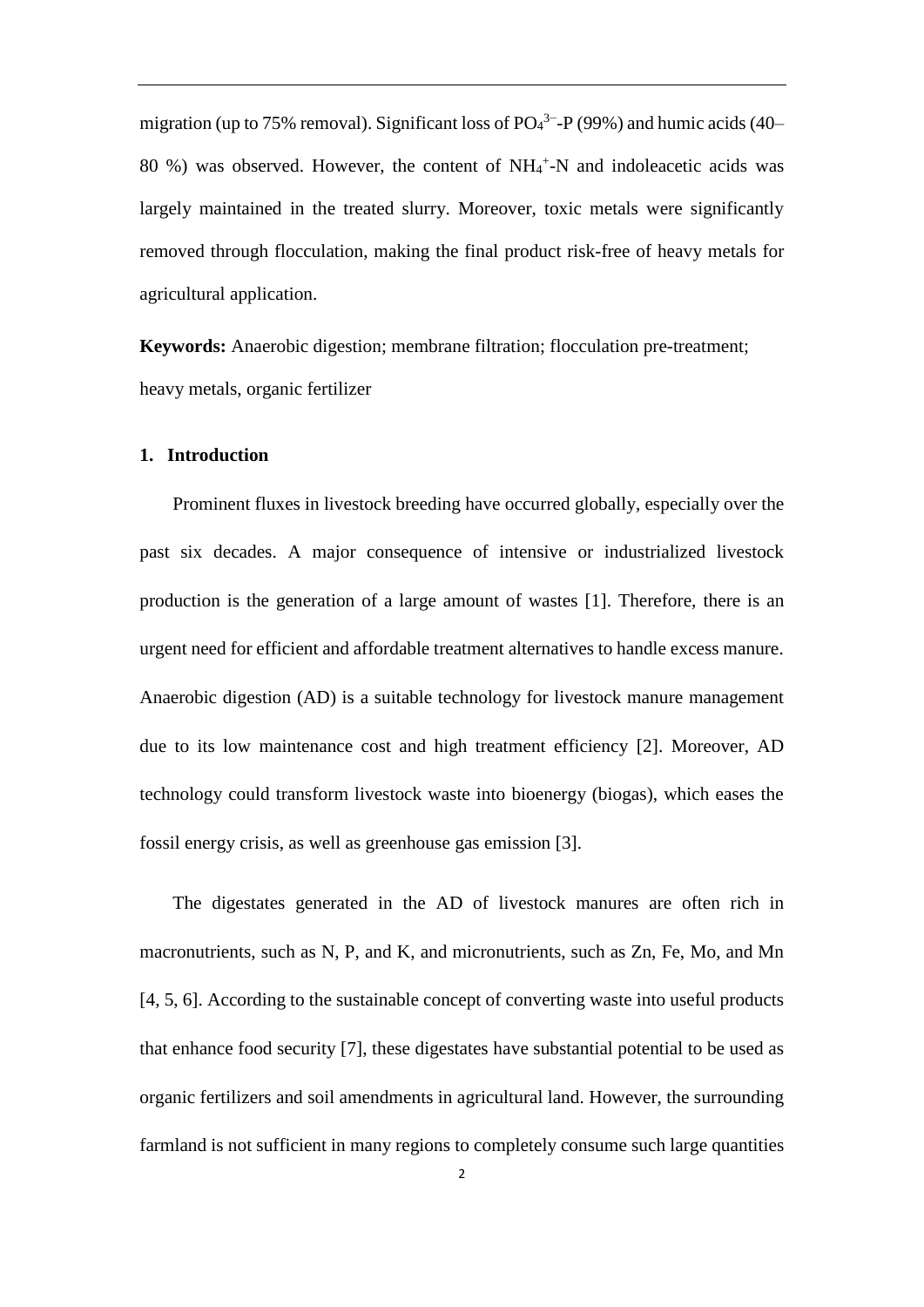of digestates. Thus, large storage capacity requirements and/or high transportation costs would arise, because a majority of the digestate is presented as liquid digested slurry with high water content and relatively low nutrient concentration [8]. Therefore, a feasible utilization method ought to be adopted to enrich nutrient concentrations and reduce the volume of digested slurry so that the pre-treated digested slurry could be easily transported and applied as a fertilizer in regions of high demand [9]. This nutrient enrichment and mitigation strategy might also help reduce the environmental pollution risk of nutrient run-off and leaching by the surplus application of digested slurry [10].

So far, membrane technology for the enrichment and recovery of nutrients from digested slurry has been attracting increasing interest [11]. However, clogging (or fouling) is well recognized as a major challenge in this membrane concentrating technology, inhibiting its large-scale implementation. Pre-treatment of slurry by decreasing the suspended solids through flocculation has been proposed as a feasible solution to this problem [12]. Due to the advantages of easy-operation and low cost, the flocculation-sedimentation pre-treatment prior to membrane filtration process have added value in decentralized installations of small size anaerobic plants where other expensive technologies are not feasible.

Flocculation involves the destabilization and aggregation of particles in suspension [13], and the efficiency of flocculants is highly dependent on the physicochemical properties of particle suspension in specific wastewaters. Various commonly used flocculants and flocculant aids exist in the industrial sector [14], such as trivalent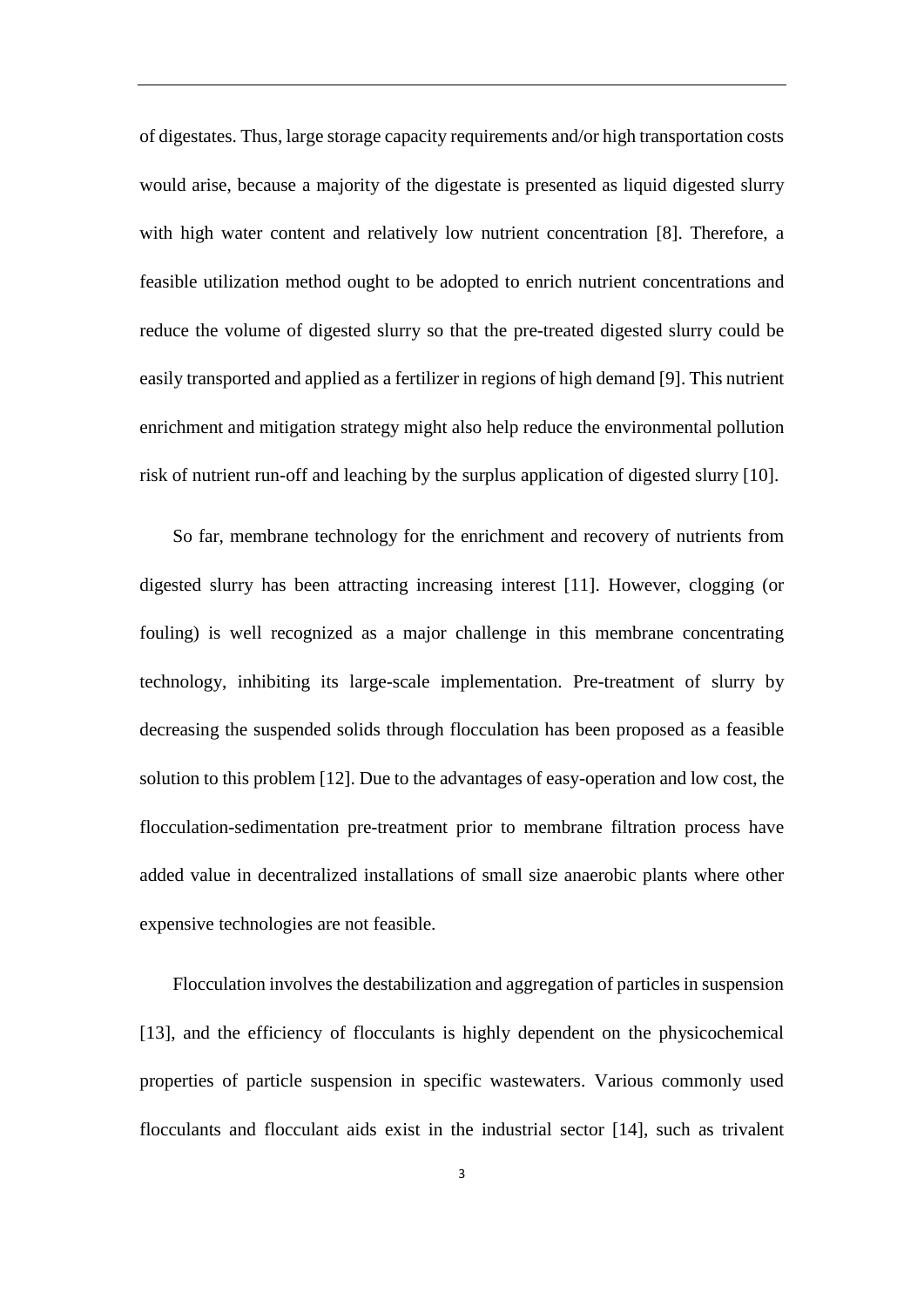aluminium salts and iron salts. From a traditional point of view of wastewater treatment, flocculation is fairly effective as a pre-treatment for membrane technology, because it removes not only suspended solids, but also N, P, and organic matter from the water [15]. However, the results from these studies cannot be transferred directly to digested slurry, due to its specific physicochemical properties. Moreover, if we take the recovery of the nutrients from the wastewater and their retention in concentrated liquor as the main target of this technology, removal of suspended solids by flocculation may also result in the loss of nutrients, e.g. nitrogen and phosphate, and plant growth promoters, e.g. phytohormone and humic acids, through floc formation [16]. Considering the value of these nutrients as fertilizers, it is crucial to determine a suitable flocculation strategy that balances the conflict between increasing the membrane flux by the removal of suspended solids and retaining the nutrients.

To address this knowledge gap, various combinations of the two commonly used flocculants, polyaluminium chloride  $(PAC)$  and iron chloride  $(FeCl<sub>3</sub>)$ , and the flocculant aid, cationic polyacrylamide (CPAM), were selected to evaluate the flocculation effect on digested chicken slurry in this study. The effect of various flocculation strategies on the membrane filterability of digested chicken slurry were initially investigated by determining the content of suspended solid (SS), distribution of particle size, as well as membrane flux. Secondly, the corresponding influence of the flocculation process on the macronutrients (NH<sub>4</sub><sup>+</sup>-N and PO<sub>4</sub><sup>3–</sup>-P), plant growth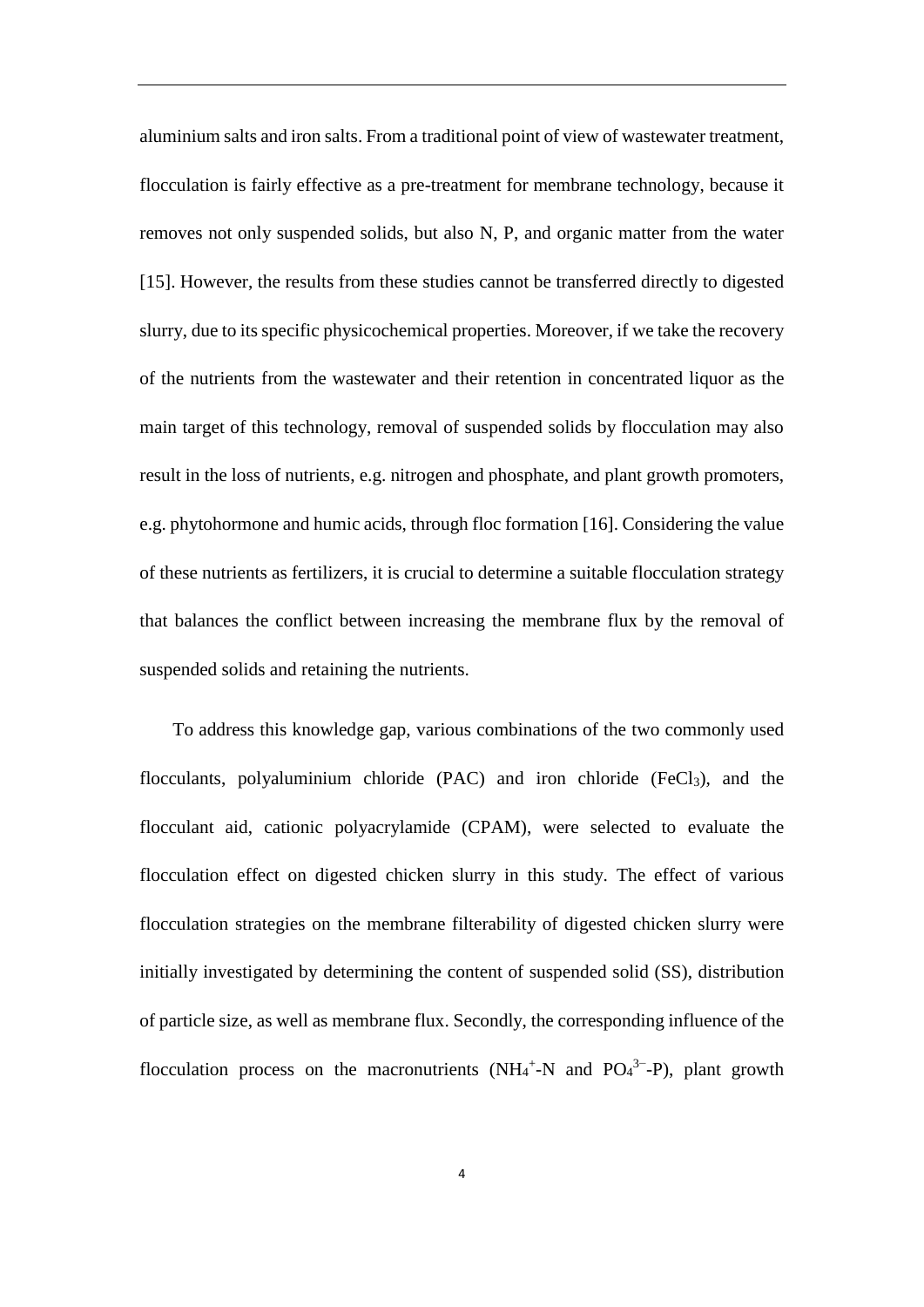promoters (phytohormones and humic acids), and metals (Fe, Al, Zn, Ni, Cu, Pb, and Cr) has been evaluated.

## **2. Materials and Methods**

## **2.1 Experimental Materials**

Digested chicken slurry was found to contain more plant growth nutrients than digested mammal manure slurry [17]. Therefore, it was selected as the target slurry to recover nutrients by flocculation pre-treatment in the present study. Anaerobically digested chicken slurry was collected from Deqingyuan biogas plant located in a suburb of Beijing, China. The biogas plant was operated under mesophilic condition (37 °C), with a hydraulic retention time (HRT) of approximately 28 days. The fresh effluent of the anaerobically digested slurry was collected and transported to laboratory within 4 hours. The anaerobically processed chicken slurry was analysed for physicochemical characteristics, nutrients, plant growth promoters and metals prior to the experiment (Table 1).

#### **2.2 Batch Experiments**

Polyaluminium chloride (PAC) and iron chloride (FeCl3) were used as flocculants, while cationic polyacrylamide (CPAM) was used as the flocculant aid in this study. According to previous studies [18], as well as industrial practice, the dosage for PAC was determined to be 6, 12, 18, and 24 g/L, while for FeCl<sub>3</sub>, it was 3, 6, 9, and 12 g/L. For the combined treatment with flocculant and flocculant aid, the dosage of CPAM was kept constant at 0.2 g/L (Table 2). For the flocculation treatment, 0.5 L of digested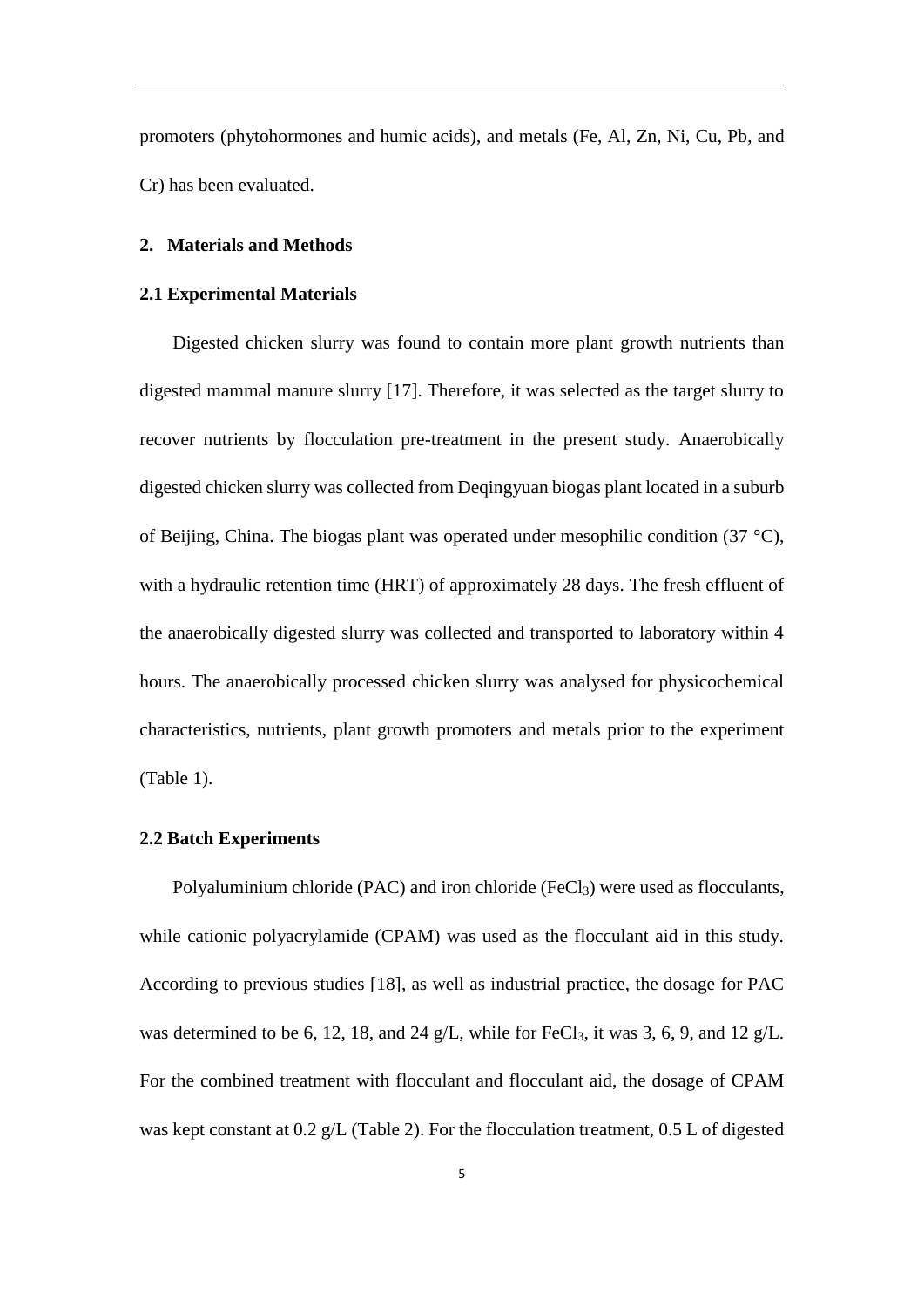slurry was placed into a 1-L beaker and treated with various dosages of PAC and FeCl<sub>3</sub>, with and without the aid of CPAM. Each treatment beaker was stirred rapidly (300 rpm) for 1 min, followed by slow stirring (75 rpm) for 12 min, using an overhead stirrer with four impellers (JJ-4, Baita Xinbao Instruments, China). The same value of slurry, which was stirred without adding flocculants and flocculant aid, was considered as the control after settling. All the treatments and control were conducted in triplicate.

Immediately after stirring, 10 mL of the sample was collected from 5 cm under the surface for particle size distribution analysis. After 24 h of natural settlement, 100 mL of the liquid samples was collected from 10 cm above the flocs. Among them, 10 mL of the sample was used for the particle size distribution analysis, 5 mL was used for membrane filtration tests, and the remaining was used to analyse the value pH, EC, and the concentrations of SS,  $NH_4^+$ -N, and  $PO_4^3$ <sup>-</sup>-P. The liquid samples collected from the same position from the sample with the highest dosage of PAC (24 g/L), PAC+CPAM  $(24 \text{ g/L} + 0.2 \text{ g/L})$ , FeCl<sub>3</sub> (12 g/L), and FeCl<sub>3</sub>+CPAM (12 g/L + 0.2 g/L), were used to detect the remaining concentrations of phytohormones, humic acids, and metals. Moreover, flocs settled at the bottom were collected and dried under −40 °C for the elemental composition test for metals.

# **2.3 Membrane filtration tests**

The membrane filtration performance was tested by a suction flask with a cellulose acetate membrane with a pore size of 0.45 μm and a vacuum pump. Five millilitres of the liquid sample, collected after 24 h of settlement, was filtrated through the membrane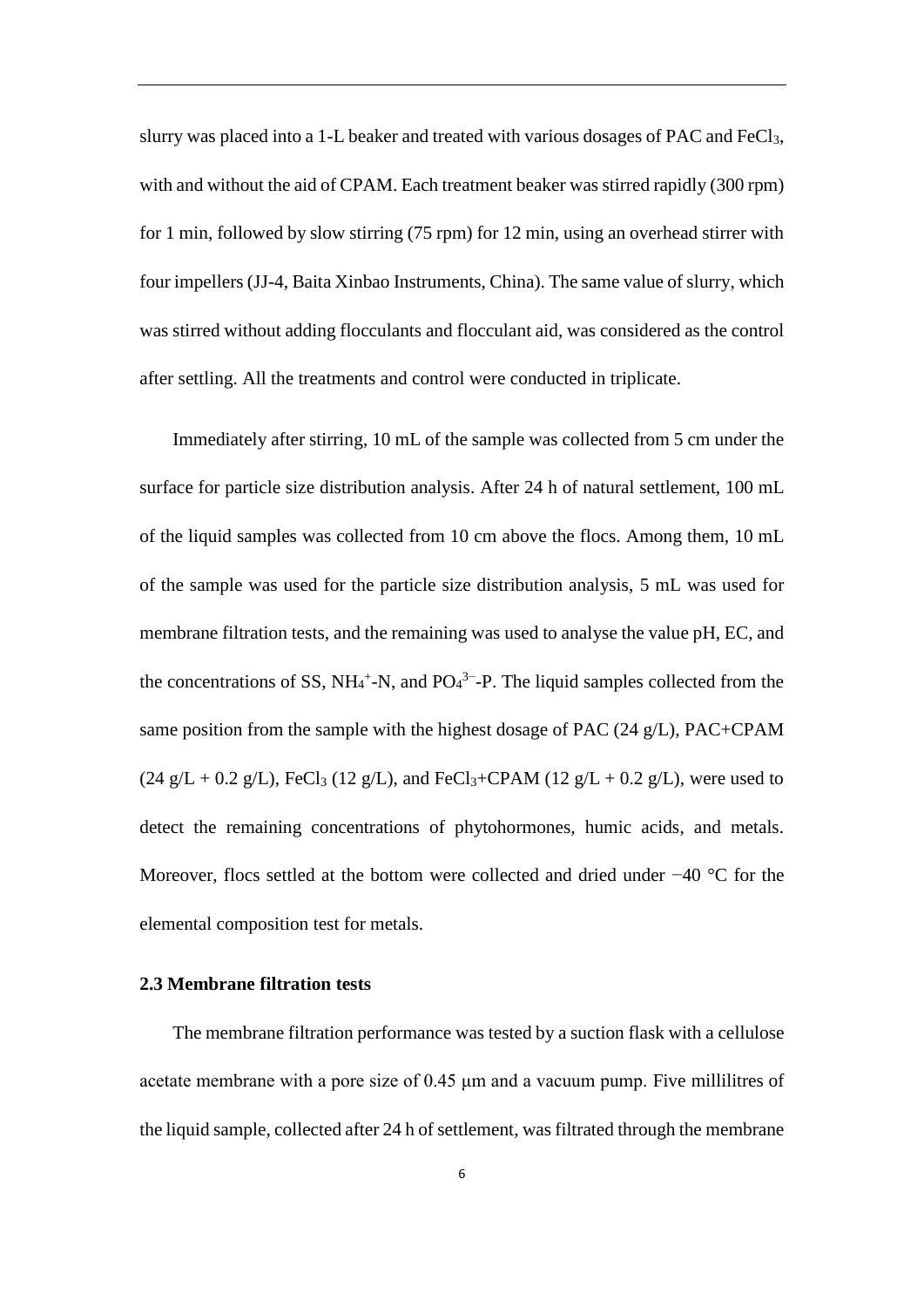fixed at the top of the suction flask. The operation pressure was maintained at 0.85 bar. A quantitative tube was used to collect the filtrate. The time required to obtain 3 mL of the filtrate was recorded. The membrane flux (*f*) was defined as:

$$
f=\frac{v_f}{t},
$$

where *f* is the membrane flux in mL/s, *V<sup>f</sup>* is the volume of the filtrate in mL, and *t* is the time required to collect 3 mL of the filtrate liquid in s.

#### **2.4 Analytical Methods**

The particle size distribution was determined by a laser particle size analyser (MasterSizer 3000, Malvern, UK) with a detection range of 0.01 to 100000 μm. Values of pH and electrical conductivity (EC) were measured using a portable Orion 5-Star multimeter with both pH and EC electrodes (9172BNWP; THERMO, USA). Suspended solids (SS) were determined by drying the residues on a cellulose acetate membrane (pore size 0.45 μm) to a constant weight (24 h) at 105 °C. Soluble fractions of the liquid samples were obtained by centrifuging at 8000 rpm for 15 min at 4  $\degree$ C, subsequently filtering the supernatant through a cellulose acetate membrane with a pore size of 0.45 μm. After standard pre-treatment and reagent addition according to the standard methods [19], the concentrations of ammonium  $(NH<sub>4</sub><sup>+</sup>-N/4500-NH<sub>3</sub> F;$ phenate method) and orthophosphate (molybdenum blue colorimetric method) were measured using a UV-Vis spectrophotometer (Gold S54T; Lengguang Tech, China). Contents of phytohormones like GA3, IAA, and ABA were analysed using a Dionex Ultimate U3000 system (Dionex, Sunnyvale, CA, U.S.A), equipped with an online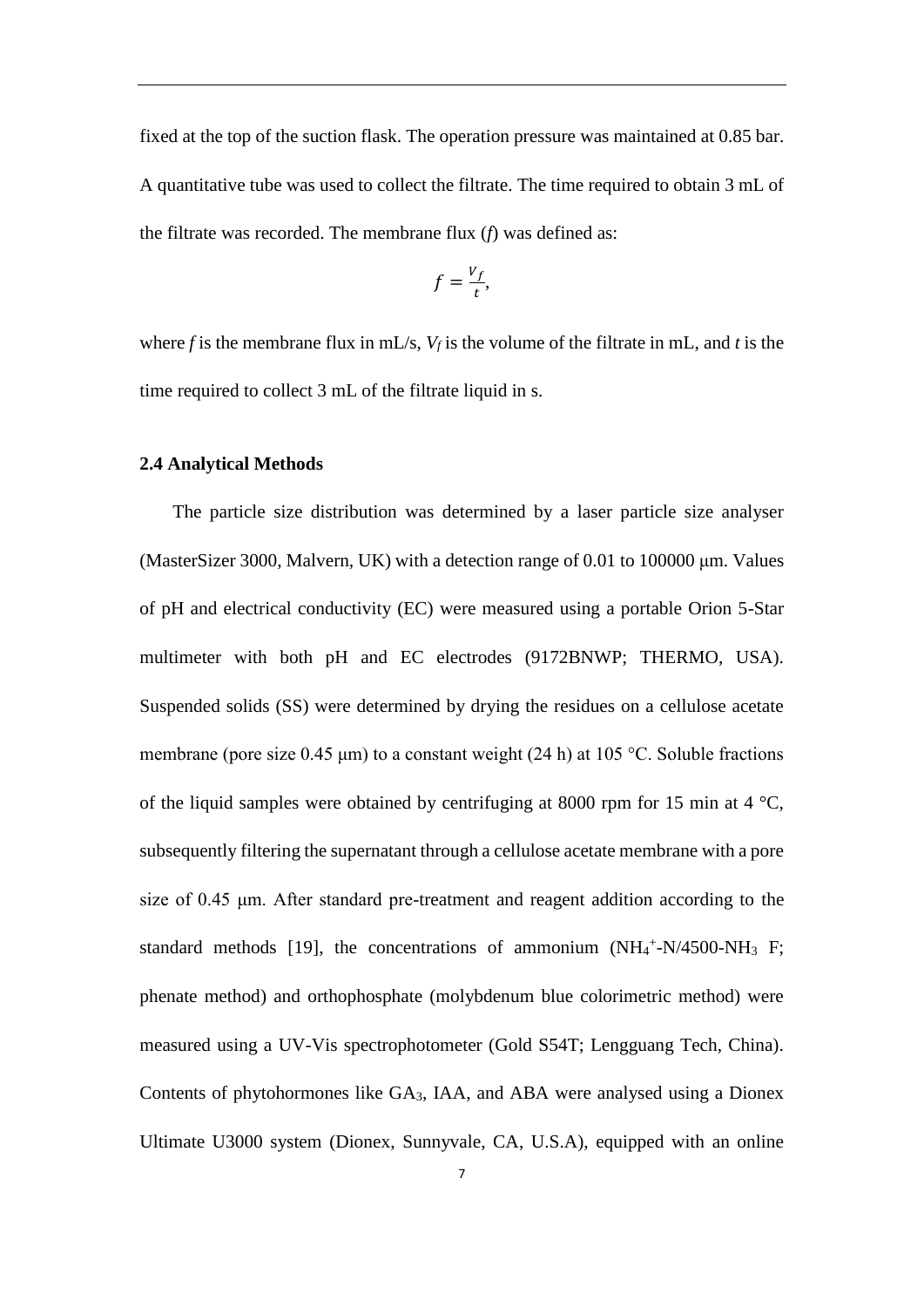solid phase extraction (SPE) column and diode array detector [20]. Humic acid contents were measured in accordance with the Chinese Industry Standard for water-solublefertilizer (NY/T 1971-2010). Contents of metals, including Fe, Al, Zn, Ni, Cu, Pb, and Cr, were determined using Inductively Coupled Plasma Mass Spectrometry (ICP-MS, Elan 9000, Perkin Elmer, USA). All the parameters were determined in triplicate. The elemental composition of flocs was examined by employing Scanning Electron Microscopy (Hitachi 7700, Japan) at 15 kV, coupled with an Energy Dispersive X-ray (EDX) Spectrometer.

# **2.5 Statistical Analysis**

One-way analysis of variance (ANOVA) was conducted to compare the differences among various parameters (pH, EC, SS, membrane flux,  $NH_4^+$ -N,  $PO_4^3$ --P, phytohormones, humic acids, and metals) in digested chicken slurry under various flocculation pre-treatments. The significant difference for all comparisons was set at p<0.05. Sigmaplot software (version 12.5, Sigma, Inc.) was used for plotting and data analysis.

#### **3. Results and discussion**

### **3.1 Effect of flocculation treatments on membrane filterability**

Flocculation is found to be a simple and effective strategy to remove suspended solids and improve membrane filtration performance [21]. Therefore, the effect of various combinations of two commonly used inorganic flocculants, polyaluminium chloride (PAC) and iron chloride (FeCl3), with an organic flocculant aid, cationic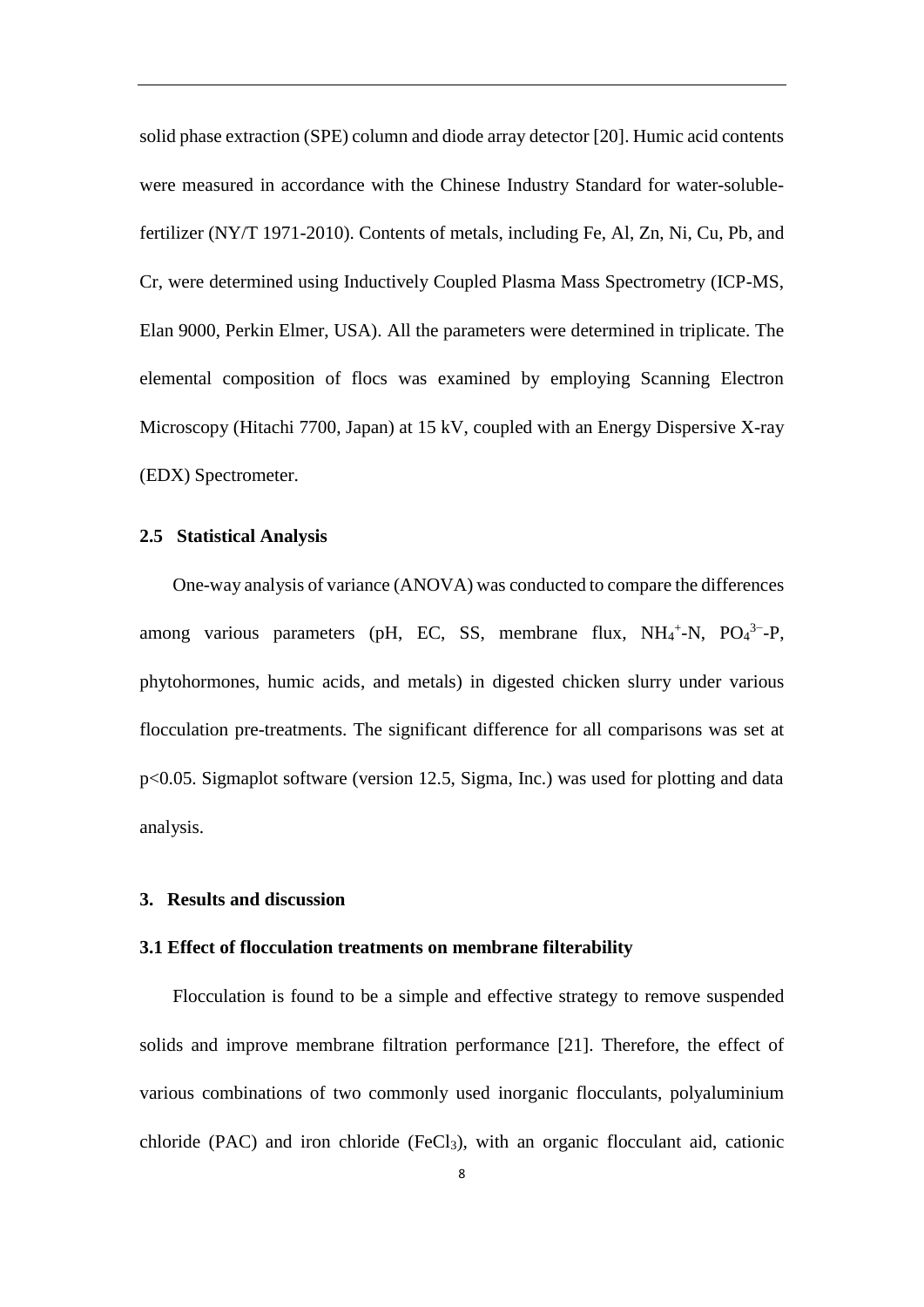polyacrylamide (CPAM), on the membrane filterability of digested chicken slurry were initially investigated by determining the content of suspended solid (SS) and membrane flux. The results from the solid mitigation showed that SS was significantly  $(p<0.05)$ removed in the flocculation experiment after adding FeCl<sub>3</sub> and CPAM (Figure 1a). SS removal was associated with the flocs formed by inorganic flocculants, which were derived from the electrical neutralization of negatively charged colloids by cationic flocculants (Edwards, 2014). Under the same dosage of different flocculants (6 and 12 g/L), FeCl<sub>3</sub> showed significantly higher ( $p<0.05$ ) SS removal capability than PAC, regardless of the addition of flocculation aids. It may due to the high hydrolysis rate of iron in liquid, thus increasing the possibility of charge neutralization and particle precipitation [22]. This may also be the reason for increased SS removal (up to 75%) by the increase of FeCl<sub>3</sub> dosage from 3 to 9 g/L. However, no significant improvement was observed when the FeCl<sub>3</sub> dosage was further increased from 9 to 12 g/L. It might indicate that the extra amount of flocculants could lead to the inhibition of further sedimentation of flocs [23]. The addition of PAC flocculant at a dosage of 6 to 24 g/L showed limited effect on SS removal  $(\sim 2.1\%)$  in the digested chicken slurry. When PAC was applied in combination with CPAM, the SS removal rate significantly  $(p<0.05)$  increased to 20.5–23.2%, due to the netting and bridging function of CPAM to increase the floc size and aid the sedimentation [24]. Due to the SS and colloid removal through flocculation pre-treatments (Figure 1a), the viscosity of digested chicken slurry showed a similarly downward trend corresponding to the SS removal (Figure 1b), potentially aiding further membrane filtration.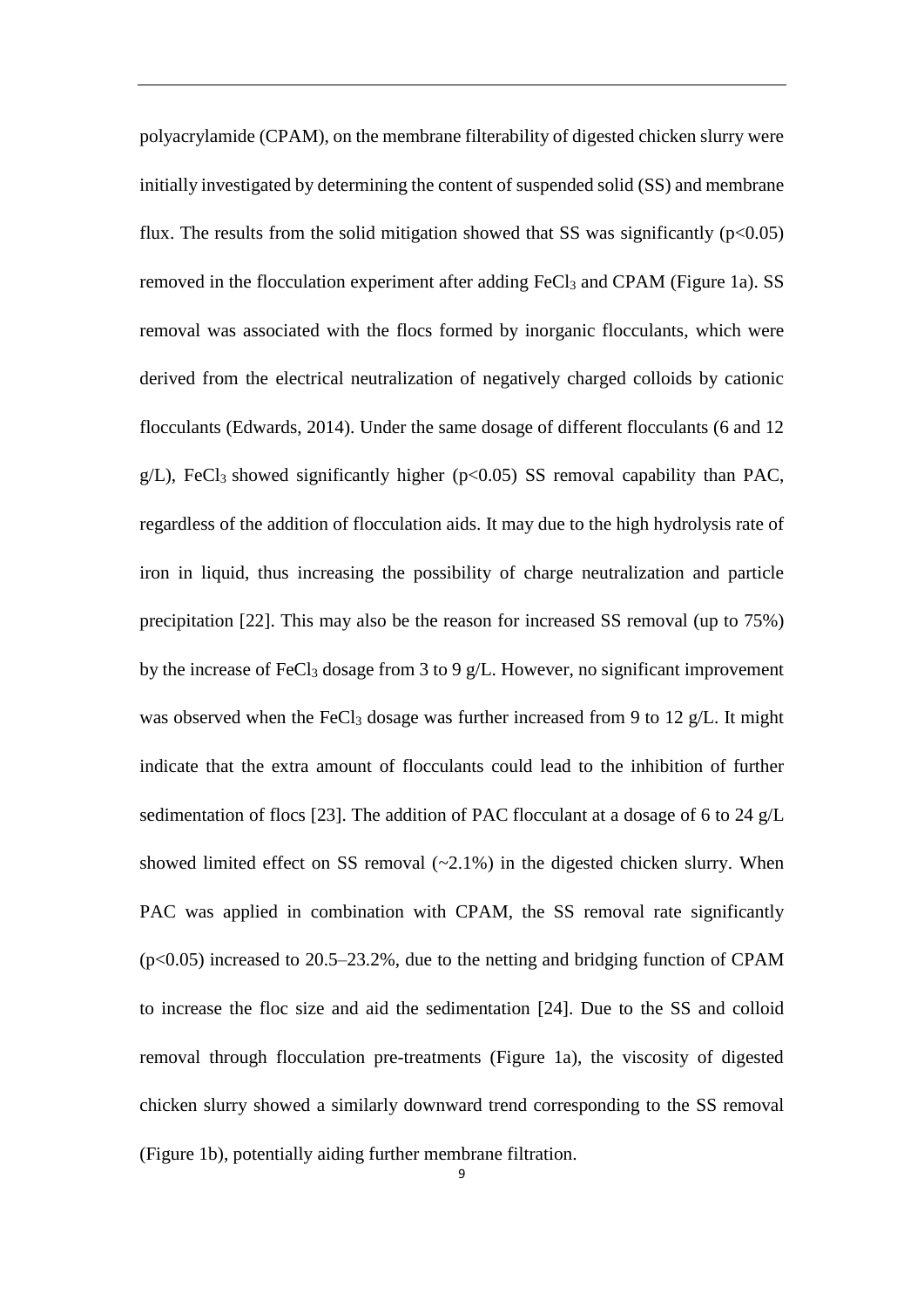After the flocculation reactions, particle size  $(0.1-10000 \mu m)$  distribution in the digested slurry was analysed before and after the 24-h settlement. Accordingly, the corresponding particle concentrations of various sizes in the slurry have been calculated and presented in Figure 2. In the original digested slurry, the particles were mainly distributed in the size range of  $0.5-200 \mu m$ , with one peak at approximately 1  $\mu$ m (Figure 2a). The flocculation treatment significantly increased their size immediately after the reaction, which can promote the sedimentation of solid particles and colloidal particles [25]. Thus, after the 24-h settlement, all particles larger than 100 μm in the pre-treated slurry were removed with  $FeCl<sub>3</sub>$  and  $FeCl<sub>3</sub>+CPAM$  treatments (Figure 2b). With the PAC and PAC+CPAM treatments, flocs with particle size >10 μm were also formed immediately after the flocculation reaction (Figure 2a). Even though these large sized flocs were completely (>97%) removed after the 24-h settlement (Figure 2b), the content of fine particles of approximately 1-μm size significantly  $(p>0.05)$  increased to a level higher than that in the original slurry. This unexpected phenomenon might be caused due to the excess amount of flocculants that can further react with flocs, causing large flocs to disintegrate [26]. This higher concentration of fine particles under PAC and PAC+CPAM treatments also resulted in the lower removal rate of SS compared to the FeCl<sub>3</sub> and FeCl<sub>3</sub>+CPAM treatments (Figure 1a).

The performance of membrane filtration was tested after the 24-h settlement followed by the flocculation treatment (data not shown, but can be seen in Esupplementary material). The results showed that the flocculation pre-treatments of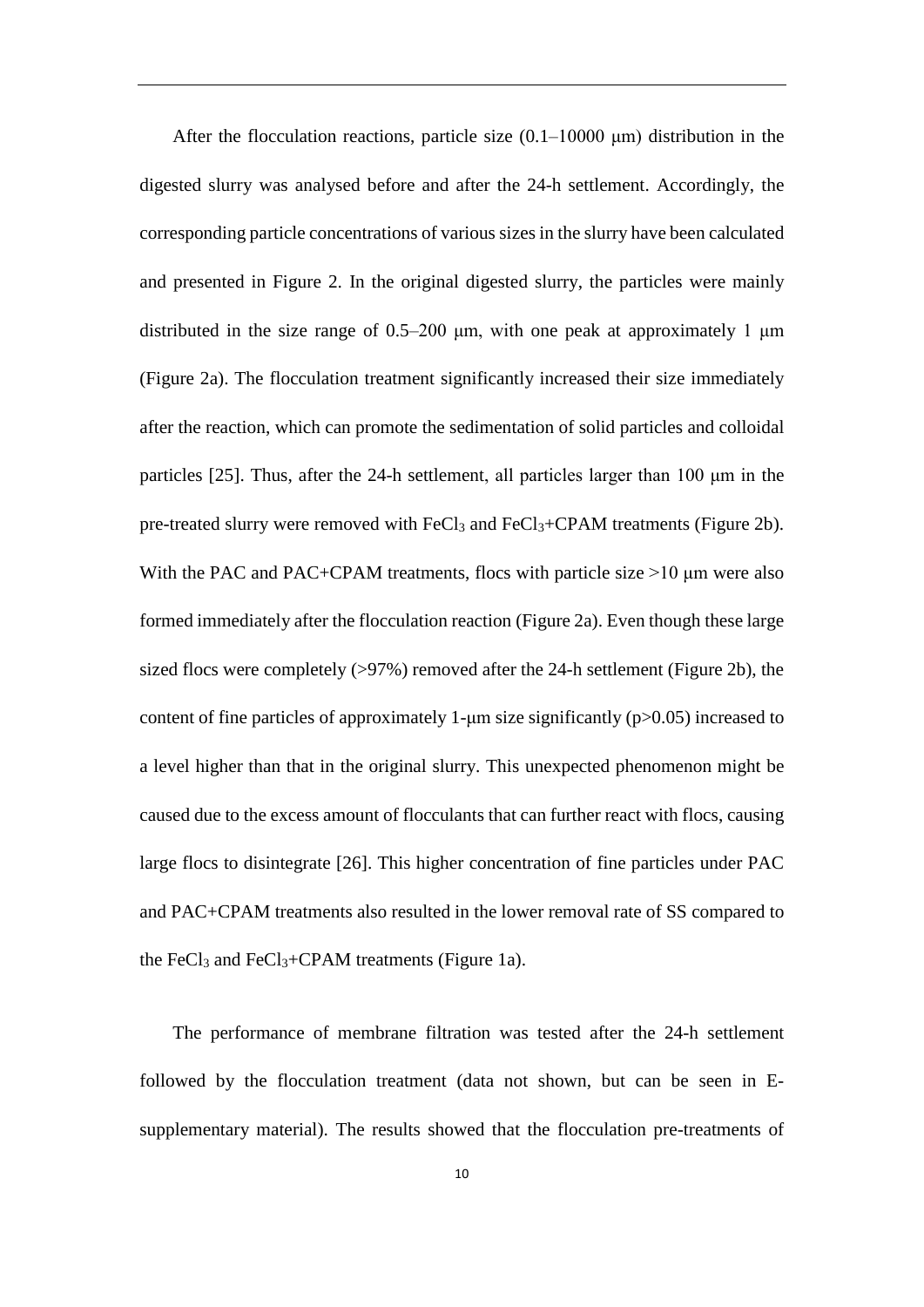PAC improved the membrane flux by approximately 400 times, regardless of the variation in dosages. Moreover, the addition of CPAM along with PAC improved the flux up to 600–1100 times, indicating the important role of CPAM in the flocculation process of PAC. Flocculation pre-treatment by FeCl<sub>3</sub> shows its advantage on the improvement of membrane flux to over 3000 times higher than the flux of the original slurry. These results are in agreement with previous research on membrane filtration [12, 27], which indicated that the flocculation-sedimentation process can significantly improve membrane filtration performance. However, if we compare the results from the treatments of PAC+CPAM and FeCl3+CPAM, CPAM showed better performance in terms of promotion in the PAC flocculation process than in the  $FeCl<sub>3</sub>$  treatment process. The reason might be that PAC and CPAM contain a similar polymeric structure, which could enhance their cooperation for flocculation.

# **3.2 Effect of flocculation treatment on macronutrient recovery**

During flocculation pre-treatments, physicochemical properties such as EC, pH values, and nutrient content ( $PO_4^{3-}$ -P and NH<sub>4</sub><sup>+</sup>-N) in the digested chicken slurry, were altered (Figure 3). The EC value increased through the flocculation treatment to 58 mS/cm at a FeCl<sub>3</sub> dosage of 12 g/L (Figure 3a). The increase in EC values was potentially due to the addition of Cl<sup>-</sup>, as well as unsettled alum and iron. Moreover, the flocculation treatments resulted in a decrease in the pH value of the digested slurry, which may due to the H<sup>+</sup> generated, along with the hydrolysis of the  $Al^{3+}$  and  $Fe^{3+}$  from the flocculants.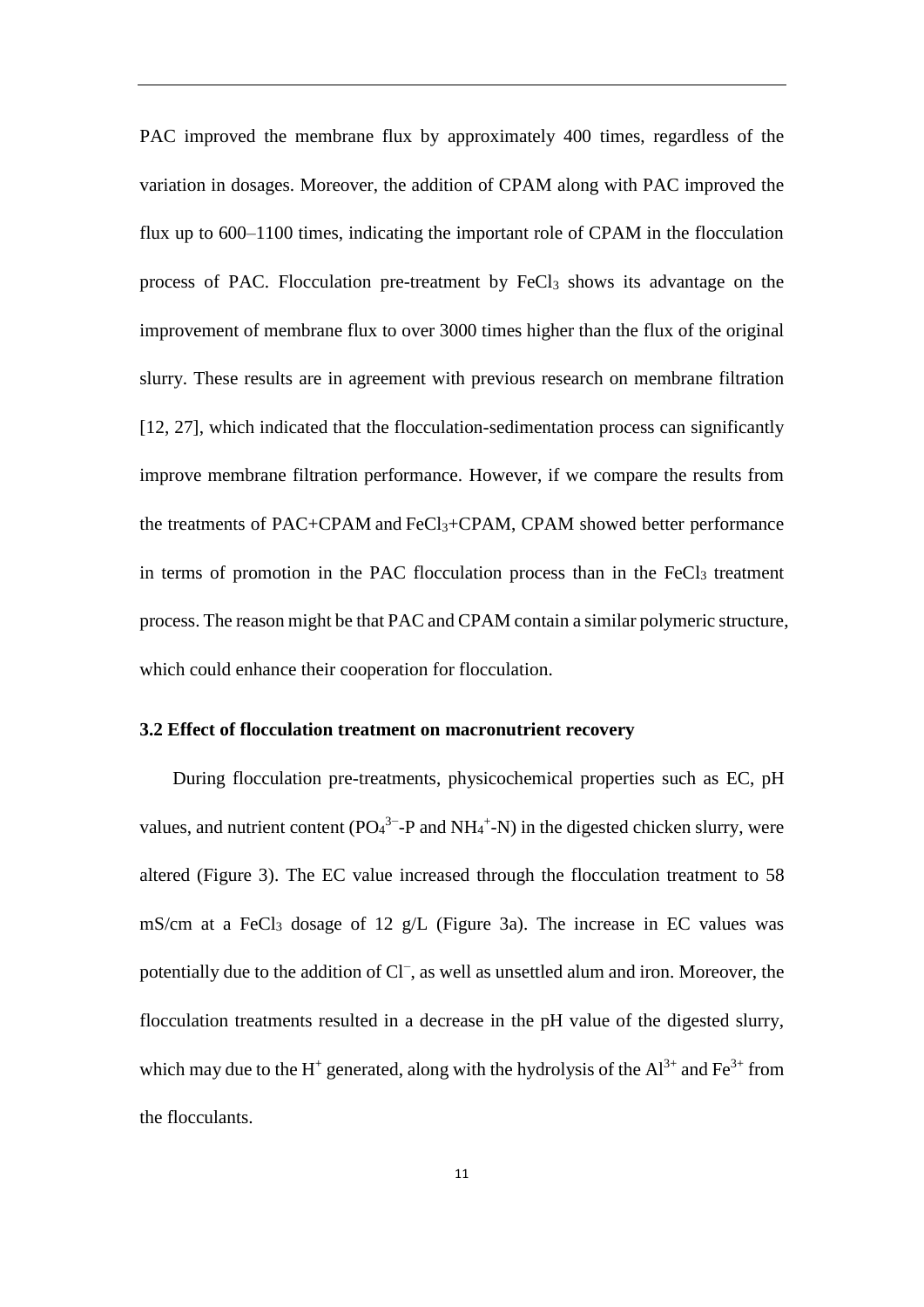The influence of various flocculation treatments on the concentration of phosphorus is shown in Figure 3c. All the tested flocculants and their integrations with CPAM in this study showed a strong effect on the reduction of  $PO_4^{3-}$ -P content in the digested chicken slurry. As the original concentration of  $PO<sub>4</sub><sup>3-</sup>-P$  was approximately  $126.1 \pm 2.7$  mg/L in the digested chicken slurry (Table 1), a higher loss of PO<sub>4</sub><sup>3-</sup>-P (over 99%) was observed with the addition of  $FeCl<sub>3</sub>$ , as compared with other flocculation treatments. Phosphorus removal after FeCl<sup>3</sup> addition can be the result of either the precipitation of dissolved orthophosphate [16] or the flocculation of suspended phosphorus-containing particles [28]. However, under PAC and PAC+CPAM treatments, the unexpected increase in the loss of  $PO<sub>4</sub><sup>3</sup>$ -P from 54% to 95% was also found as the applied dosage of PAC increased from 6 g/L to 24 g/L, regardless of SS removal. These results indicated that most of the  $PO_4^{3-}$ -P might have been absorbed by PAC with alum, instead of being removed with the suspended particles [28]. The outcomes of the current investigation are in accordance with the results obtained by Ebeling [29], who evaluated chemical flocculants to remove suspended solids and phosphorus from wastewater, finding the performance of both ferric chloride and alum flocculants to be similar. However, the nutrient use efficiency/plant availability of the phosphorus in the settled sludge should be further investigated. Otherwise, as alternative future perspective, the potential use of Ca- or Mg-salts in substitution of the current used Fe- and Al-flocculants should be discussed.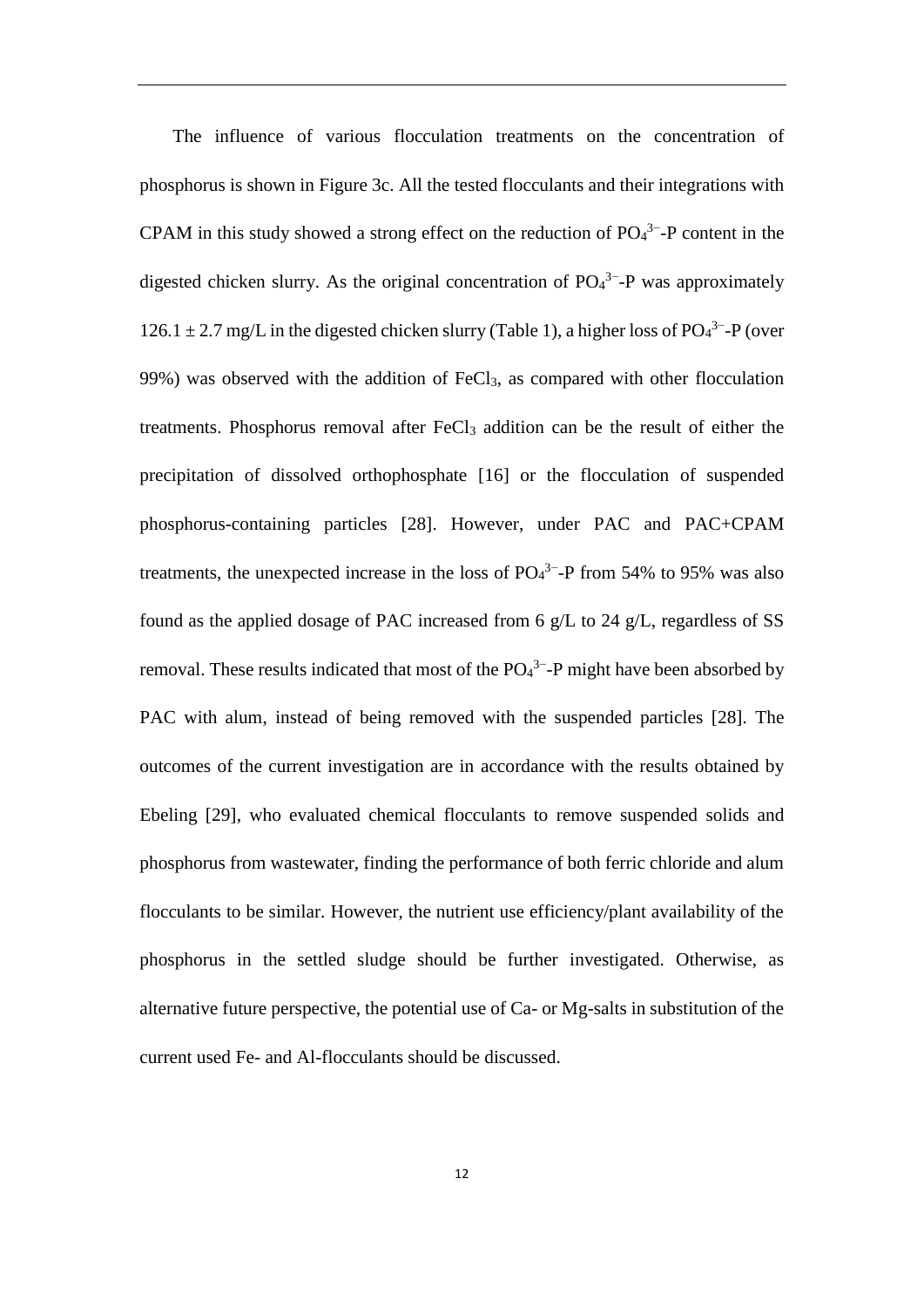The influence of various flocculation treatments on the nitrogen dynamics (in the form of ammonium) is shown in Figure 3d. A slight reduction in the ammonium concentration was found in the treated digested slurry, as compared to the original slurry. However, it was not significant by the statistical analysis  $(P>0.05)$ . A similar result was also reported in a previous study, which also detected only a small fraction of ammonium reduction through the flocculation treatment in digested swine manure slurry [30]. This might be due to the highly soluble nature of ammonium ion in the solution and the limited adsorption capacity of negatively charged colloidal particles [31].

### **3.3 Effect of flocculation treatment on the content of plant growth promoters**

Humic acids and phytohormones, including gibberellin III (GA<sub>3</sub>), indoleacetic acid (IAA), and abscisic acid (ABA), have been proved to be functional plant growth promoters[32-33]. In general, the level of these substances should be maintained during the treatment of digested slurry if the goal is to produce value-added fertilizer. Therefore, this study investigated the effect of flocculation pre-treatments (12 g/L of FeCl<sup>3</sup> dosage and 24 g/L of PAC dosage) on the contents of phytohormones (GA3, IAA, and ABA) and humic acids (Figure 4).

There is no significant  $(p>0.05)$  influence of flocculation pre-treatments on the content of IAA, which varied in the range of 40–60 mg/L in both the original and treated slurry. However, high loss of  $GA_3$  and  $ABA$  was recorded, with a maximum reduction of 76% for GA<sup>3</sup> under the PAC+CPAM treatment, and 75% for ABA under the FeCl<sup>3</sup>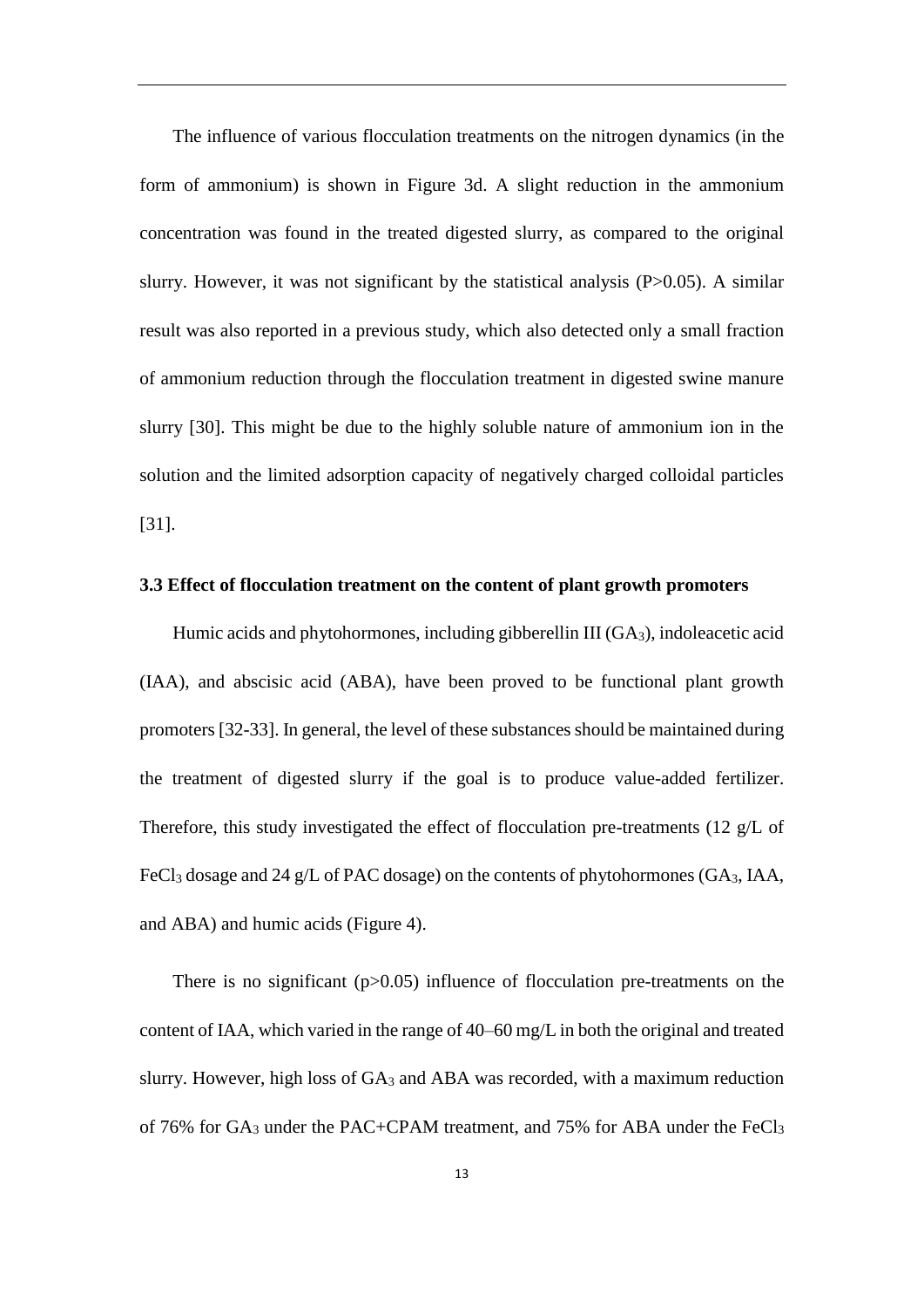treatment. The difference in the influence on IAA as compared to  $GA_3$  and ABA might be due to their chemical constitutions and characteristics. Compared to IAA, there are more active groups, e.g. hydroxyl and alkenyl groups, in the structure of  $GA_3$  and  $ABA$ , which might increase the possibility of reaction with inorganic flocculants. However, the information required to explain these results might still be insufficient, requiring more detailed investigation in the future.

Humic acids are a series of macromolecular organic substances whose chemical structures are dominated by phenol groups and long carboxylic fatty acids [34]. They tend to react with cationic flocculation [35]. This might be the reason for the higher loss of humic acids under PAC+CPAM and FeCl3+CPAM treatments, compared with PAC or FeCl<sup>3</sup> applied individually (Figure 5b). The humic acid loss is mainly through floc formation, which can be shown by the high rates of C, N, and O in flocs through EDX spectra analysis (Figure 5b and 5d). Moreover, humic acids are also regarded as one of the main components of membrane fouling pollutants [36], which should be maintained at a low concentration before membrane filtration. Therefore, in this case, further optimization of flocculation pre-treatment to balance the membrane fouling prevention and valuable fertilizer component recovery continues to be very challenging.

# **3.4 Effect of flocculation treatment on metal content**

The heavy metal content in the digested chicken slurry may accumulate in the agricultural soil after long-term application [37-38], which has been a global agricultural challenge. Therefore, the influence of various flocculation treatments on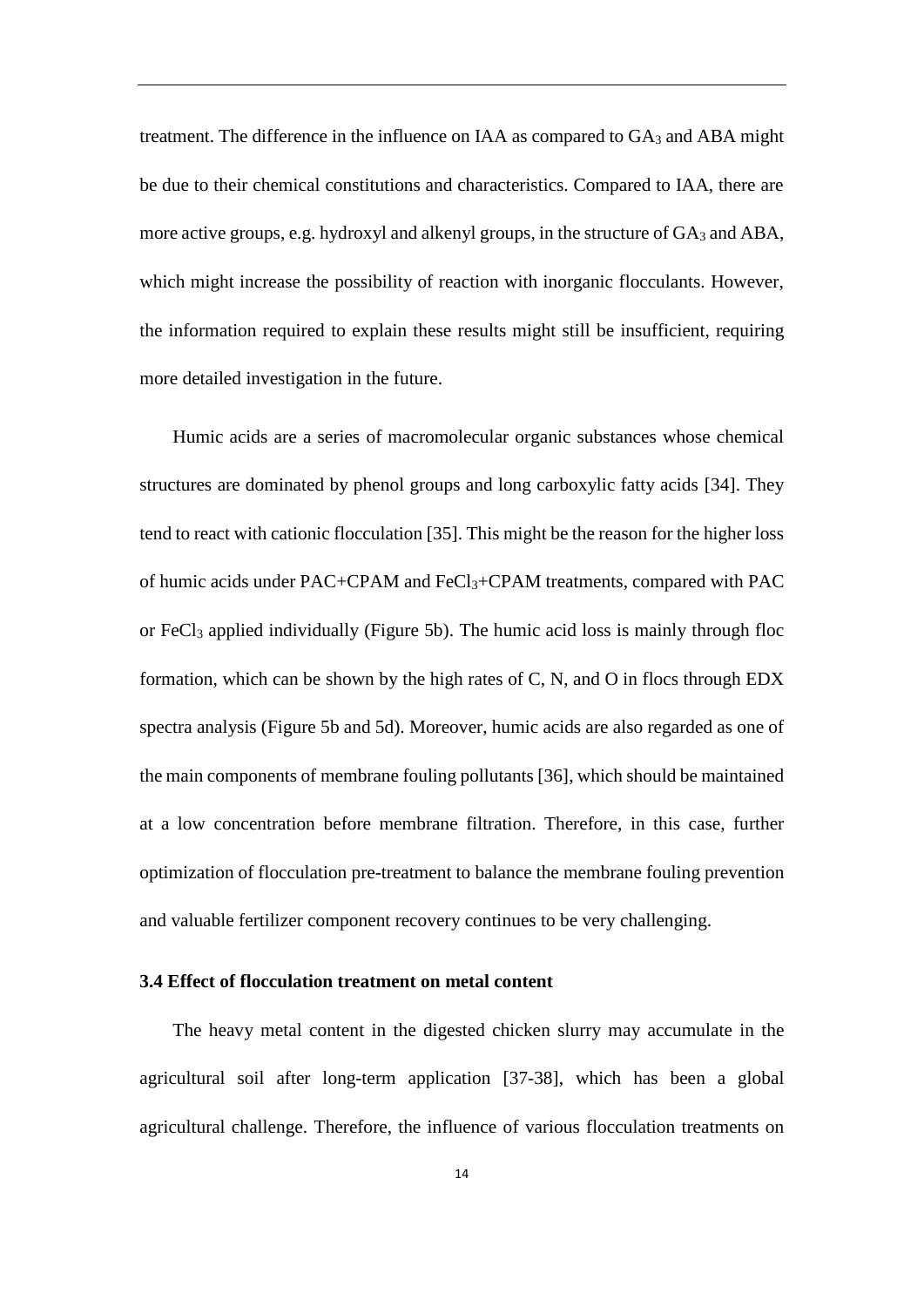the heavy metal content was investigated here (Figure 6). Results show that the content of Zn, Cu, Ni, Pb, and Cr in chicken slurry before flocculation treatments were 8.91  $\pm$ 0.4,  $1.61 \pm 0.08$ ,  $0.82 \pm 0.06$ ,  $0.08 \pm 0.02$ , and  $0.03 \pm 0.01$  mg/kg, respectively (Table 1). After the flocculation treatment, approximately 95%, 21%, 84%, and 72% of Zn, Ni, Cu, and Pb were removed with the combined application of PAC+CPAM and  $FeCl<sub>3</sub>+CPAM$ . Meanwhile, the sole application of  $FeCl<sub>3</sub>$  resulted in 100% removal of chromium from the chicken slurry (Figure 6). The high removal efficiencies of metals were mainly due to the binding effect of the flocs through the flocculation treatment. However, the removal of Cu, Zn and Ni seems to be less critical as the removal of Pb and Cr, since they are also plant essential micro-nutrients [39].

The content of aluminium and iron in the original digested chicken slurry were detected to be  $4.52 \pm 0.5$  and  $25.4 \pm 2.6$  mg/kg, respectively. Their content increased in the treated slurry due to the use of PAC and FeCl3. Nevertheless, the metal content after the flocculation treatment was still within the safety limits set by the agricultural application regulations of biosolids in China, Europe, and US. Thus, in addition to the high improvement of membrane filterability, our study shows that optimized flocculation can also achieve a fertilizer product without the risk of heavy metals.

# **4. Conclusion**

Chemical flocculation was demonstrated to be a promising pre-treatment strategy to improve membrane flux for membrane nutrient recovery from digested chicken slurry. High SS removal can be achieved with FeCl<sub>3</sub> flocculation, resulting in a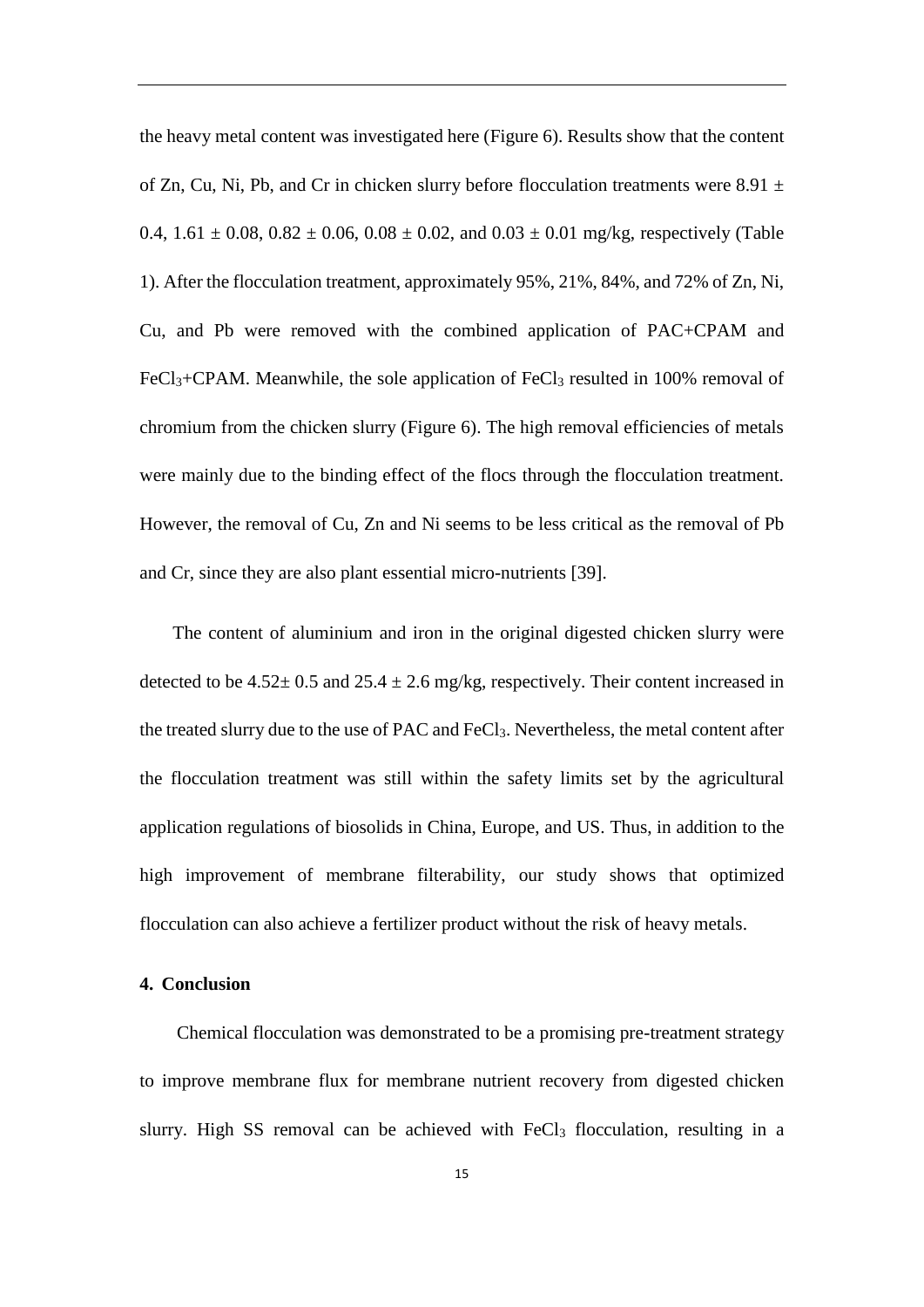significant improvement of membrane filterability. The NH<sub>4</sub>+-N content was maintained after the pre-treatment process, while  $PO_4^{3-}$ -P, some humic acids, and phytohormones were lost by floc absorption. However, flocculation has the additional benefit of providing a final product free of heavy metals, thus showing superior value in future agricultural implementation.

E-supplementary data of this work can be found in online version of the paper.

# **Acknowledgements**

This work was financed by grants from the project of "Research Fund for International Young Scientist (51650110489)", "National Key Technology R&D Program (2015BAD211304)" and "Beijing Nova Program (2015B083)".

### **References**

- [1]Nuñez, R.D., Canales, A., Oseguera, D.O., M, Vasquez, M.A., Chavarria, L., Clewer, A.G.S., D. H, Willer, H.Y., M., FAO, Statistical Yearbook 2013, World Food and Agriculture, 2013.
- [2]Jiang, X., Sommer, S.G., Christensen, K.V., A review of the biogas industry in China, Energy Policy, 2011, 39(10), 6073-6081.
- [3]Nasir, I.M., Mohd Ghazi, T.I., Omar, R., Oechsner, H., Jungbluth, T., Kranert, M., Kusch, S., Anaerobic digestion technology in livestock manure treatment for biogas production: A review, Engineering in Life Sciences, 2012, 12(3), 258-269.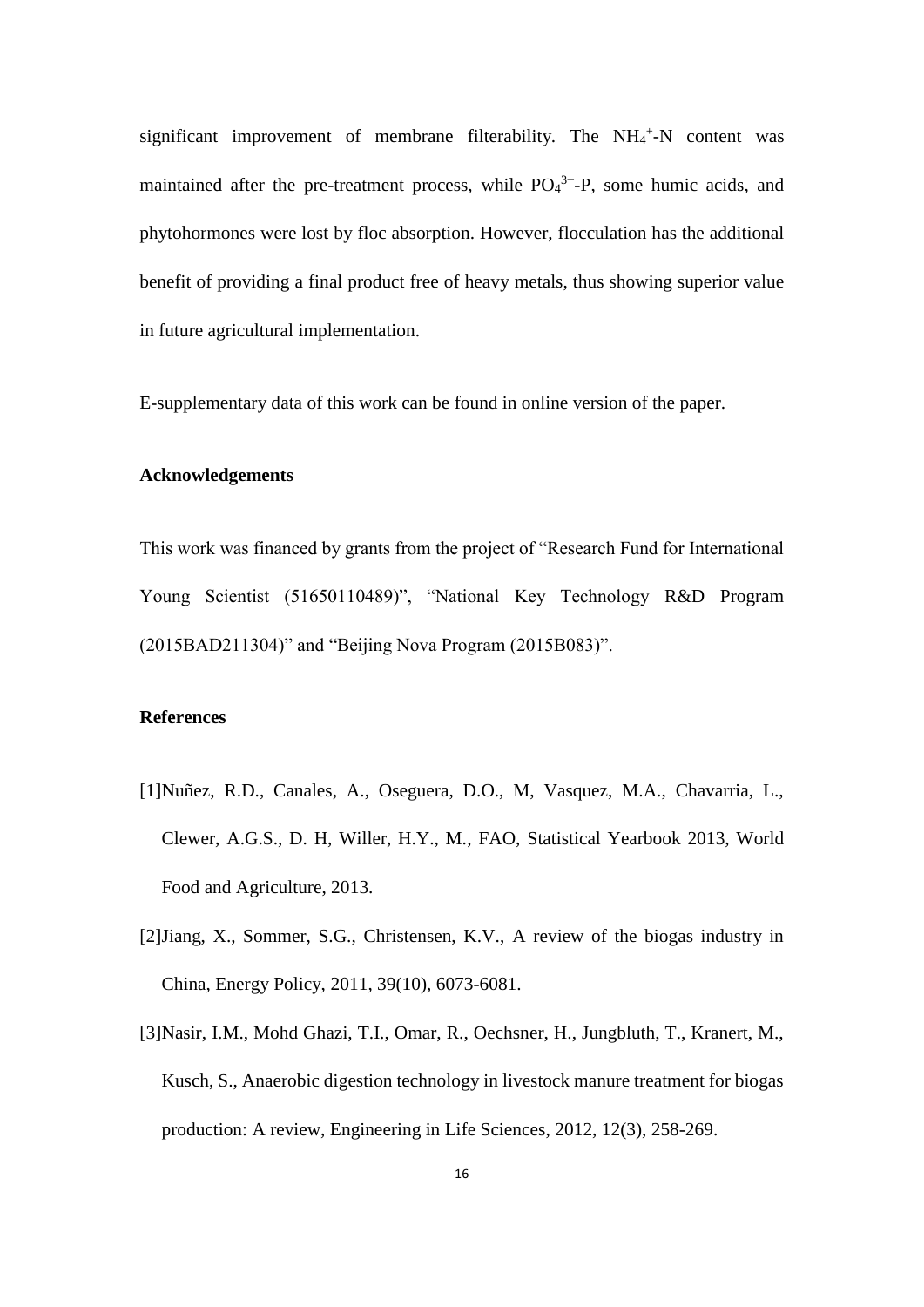- [4]De La Fuente, C., Alburquerque, J., Clemente, R., Bernal, M., Soil C and N mineralisation and agricultural value of the products of an anaerobic digestion system, Biology and Fertility of Soils, 2013, 49(3), 313-322.
- [5]Kizito, S., Luo, H., Wu, S., Ajmal, Z., Lv, T., Dong, R., Phosphate recovery from liquid fraction of anaerobic digestate using four slow pyrolyzed biochars: Dynamics of adsorption, desorption and regeneration, Journal of Environmental Management, 201(2017) 260-267.
- [6]Luo, H., Lv, T., Shi, M., Wu, S., Carvalho, P.N., Dong, R., Stabilization of preliminary anaerobically digested slurry in post-storage: Dynamics of chemical characteristics and hygienic quality, Water, Air, & Soil Pollution, 2017, 228(8), 306.
- [7]Pan, G., Lyu, T., Mortimer, R., Comment: Closing phosphorus cycle from natural waters: Re-capturing phosphorus through an integrated water-energy-food strategy, Journal of Environmental Sciences, 65(2018) 375-376.
- [8]Meixner, K., Fuchs, W., Valkova, T., Svardal, K., Loderer, C., Neureiter, M., Bochmann, G., Drosg, B., Effect of precipitating agents on centrifugation and ultrafiltration performance of thin stillage digestate, Separation & Purification Technology, 145(2015) 154-160.
- [9]Vaneeckhaute, C., Meers, E., Michels, E., Christiaens, P., Tack, F.M.G., Fate of macronutrients in water treatment of digestate using vibrating reversed osmosis, Water Air & Soil Pollution, 2012, 223(4), 1593-1603.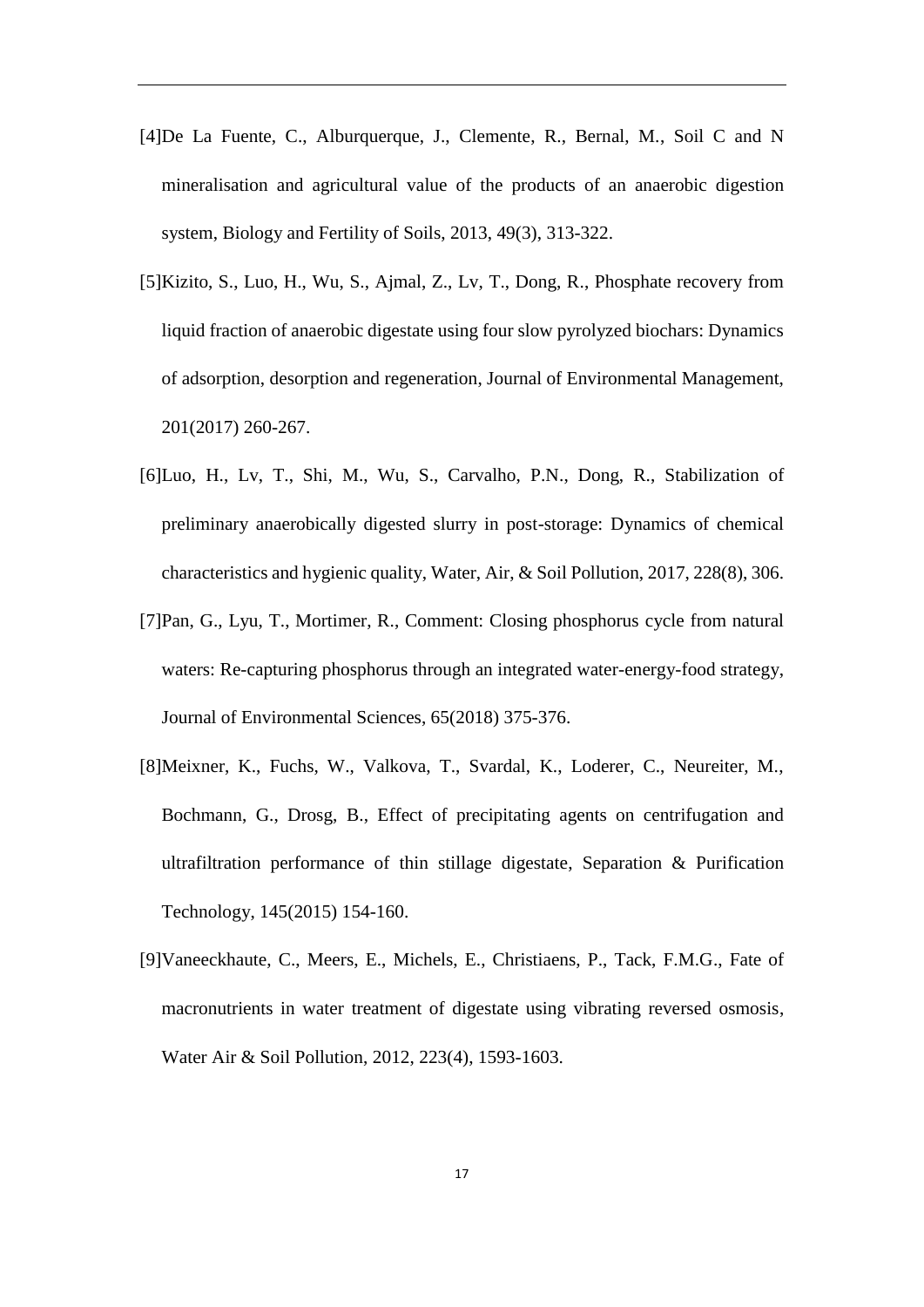- [10]Tampio, E., Marttinen, S., Rintala, J., Liquid fertilizer products from anaerobic digestion of food waste: Mass, nutrient and energy balance of four digestate liquid treatment systems, Journal of Cleaner Production, 125(2016) 22-32.
- [11]Mehta, C.M., Khunjar, W.O., Nguyen, V., Tait, S., Batstone, D.J., Technologies to recover nutrients from waste streams: A critical review, Critical Reviews in Environmental Science and Technology, 2015, 45(4), 385-427.
- [12]Even-Ezra, I., Beliavski, M., Tarre, S., Dosoretz, C., Green, M., Chemical versus biological pretreatment for membrane filtration of domestic wastewater, Desalination, 2011, 272(1–3), 85-89.
- [13]Hjorth, M., Christensen, M.L., Christensen, P.V., Flocculation, coagulation, and precipitation of manure affecting three separation techniques, Bioresource Technology, 2008, 99(18), 8598-8604.
- [14]Sahu, O.P., Chaudhari, P.K., Review on Chemical treatment of Industrial Waste Water. Journal of Applied Sciences & Environmental Management, 2013, 17(2), 241-257.
- [15]Touffet, A., Baron, J., Welte, B., Joyeux, M., Teychene, B., Gallard, H., Impact of pretreatment conditions and chemical ageing on ultrafiltration membrane performances: Diagnostic of a coagulation/ adsorption/ filtration process. Journal of Membrane Science, 489(2015) 284-291.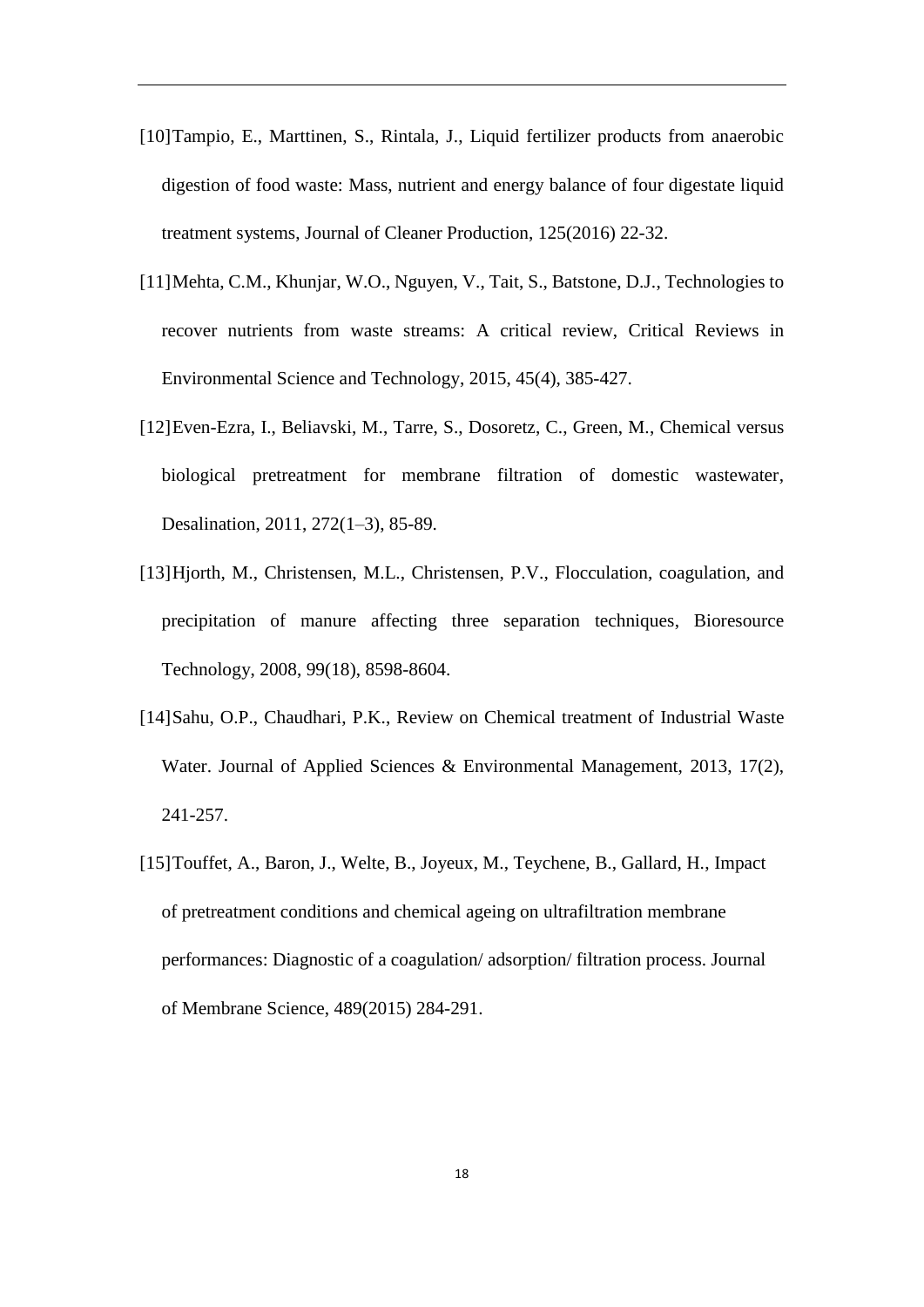- [16]Aguilar, M.I., Sáez, J., Lloréns, M., Soler, A., Ortuño, J.F., Nutrient removal and sludge production in the coagulation-flocculation process, Water Research, 2002, 36(11), 2910-2919.
- [17]Li, H., Tan, F., Ke, L., Xia, D., Wang, Y., He, N., Zheng, Y., Li, Q., Mass balances and distributions of C, N, and P in the anaerobic digestion of different substrates and relationships between products and substrates, Chemical Engineering Journal, 287(2016a), 329-336.
- [18]Li, P, Zhang C J, Zhao T K, Zhong H., Removal of suspended solids in anaerobically digested slurries of livestock and poultry manure by coagulation using different dosages of polyaluminum chloride[C]// IOP Conference Series: Earth and Environmental Science. IOP Conference Series: Earth and Environmental Science, 51, 012008, 2017.
- [19]APHA (American Public Health Association), AWWA (American Water Works and Protection Association) and WPCF (Water Pollution Control Federation), Standard Methods for the Examination of Water and Wastewater, 20th ed. Washington, D.C., 1998.
- [20]Li, X., Guo, J., Pang, C., Dong, R., Anaerobic digestion and storage influence availability of plant hormones in livestock slurry, ACS Sustainable Chemistry & Engineering, 2016b, 4(3), 719−727.
- [21]Chai, S.L., Robinson, J., Mei, F.C., A review on application of flocculants in wastewater treatment, Process Safety & Environmental Protection Transactions of the I, 2014, 92(6), 489-508.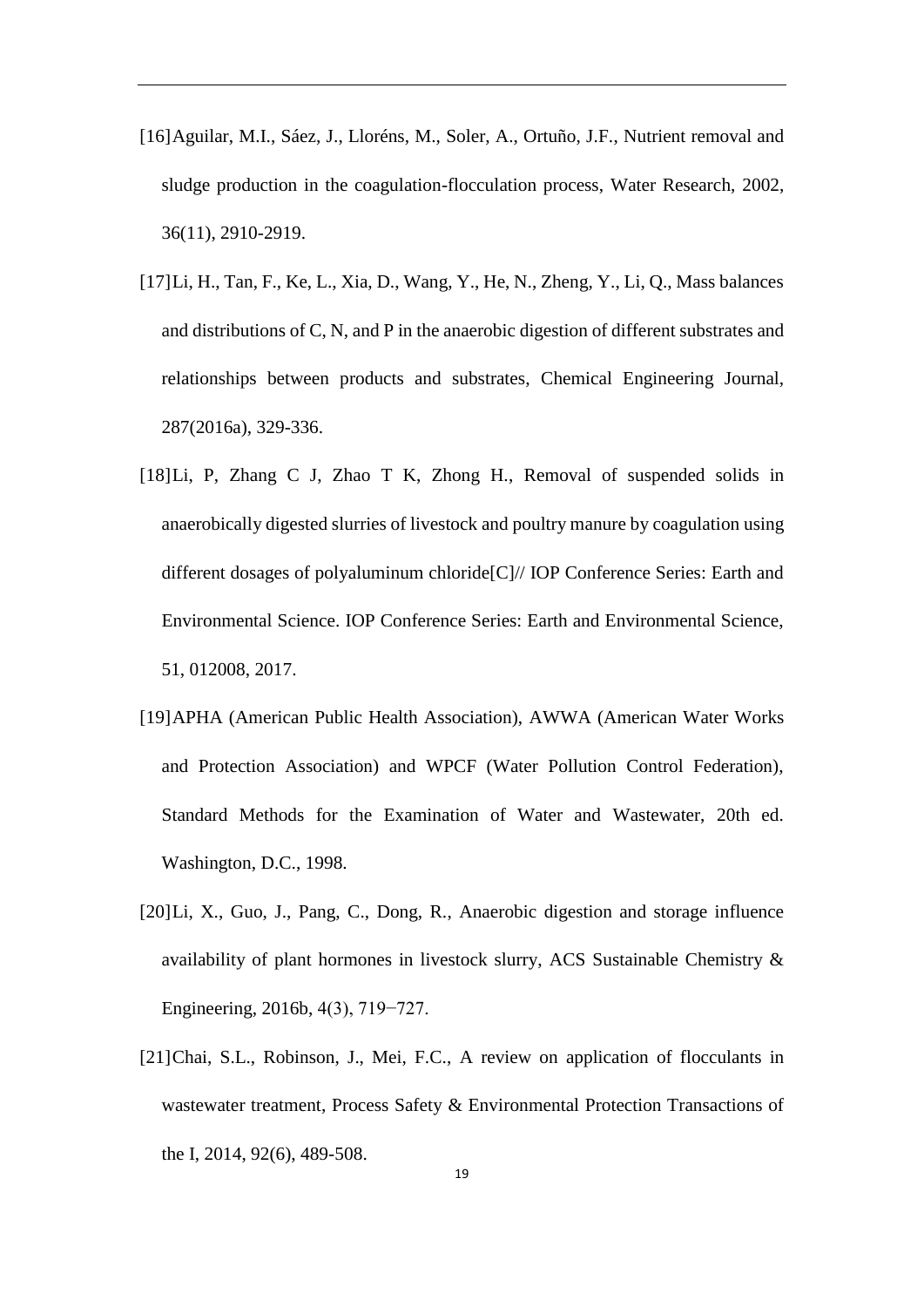- [22]Edwards, M., Coagulation with hydrolyzing metal salts: mechanisms and water quality impacts, Critical Reviews in Environmental Science & Technology, 2014, 44(4), 303-347.
- [23]'tLam, G. P., Zegeye, E. K., Vermuë, M. H., Kleinegris, D. M. M., Eppink, M. H. M., & Wijffels, R. H., Dosage effect of cationic polymers on the flocculation efficiency of the marine microalga neochloris oleoabundans. Bioresource Technology, 198(2015), 797-802.
- [24]Li, H., Pan, G., Simultaneous removal of harmful algal blooms and microcystins using microorganism-and chitosan-modified local soil, Environmental Science & Technology, 2015, 49(10), 6249-6256.
- [25]Oyegbile, B., Narra, P.A., S., Optimization of physicochemical process for pretreatment of fine suspension by flocculation prior to dewatering, International Congress on Water, Waste and Energy Management, Oporto, Portugal, 16-18 July, 57(2015) 2726-2736.
- [26]Yu, W., J. Gregory and L.C. Campos, Breakage and re-growth of flocs formed by charge neutralization using alum and polyDADMAC, Water Research, 2010, 44(13), 3959-3965.
- [27]Lai, C.H., Chou, Y.C., Yeh, H.H., Assessing the interaction effects of coagulation pretreatment and membrane material on UF fouling control using HPSEC combined with peak-fitting, Journal of Membrane Science, 474(2015), 207-214.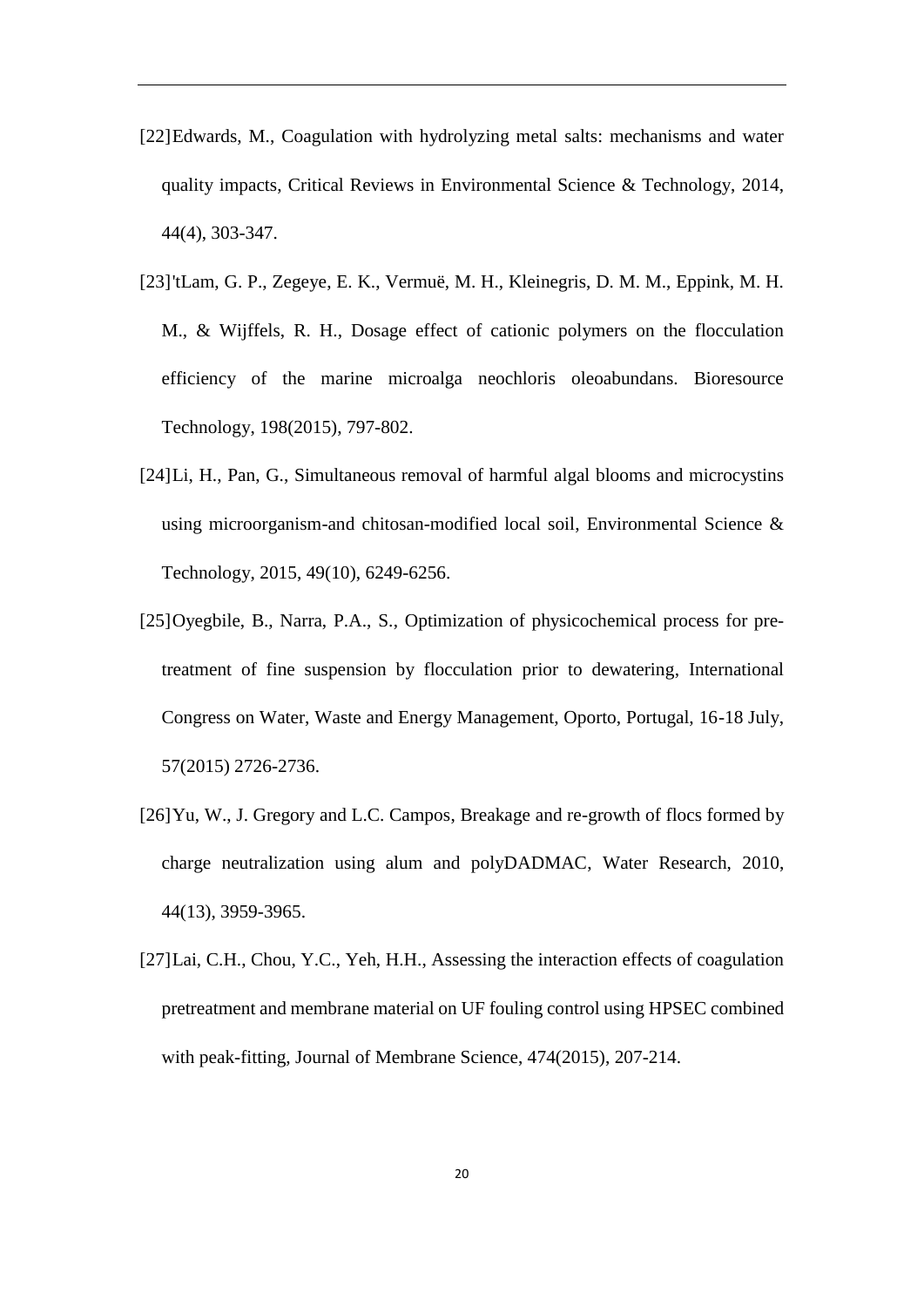- [28]Chen, B., Qu, R., Shi, J., Li, D., Heavy metal and phosphorus removal from waters by optimizing use of calcium hydroxide and risk assessment, Environment & Pollution, 2011, 1(1), 38-54
- [29]Ebeling, J.M., Sibrell, P.L., Ogden, S.R., Summerfelt, S.T., Evaluation of chemical coagulation–flocculation aids for the removal of suspended solids and phosphorus from intensive recirculating aquaculture effluent discharge, Aquacultural Engineering, 2003, 29(1–2), 23-42.
- [30] Beaudette, V., Massé, D. I., Masse, L., & Muir, M., Size distribution and composition of particles in raw and anaerobically digested swine manure. Transactions of the ASAE, 2005, 48(48), 1943-1949.
- [31]Inc, M., Eddy, Wastewater engineering: treatment disposal reuse, 3rd ed., McGraw-Hill Series in Water Resources and Environmental Engineering, 2013.
- [32]Asli, S., Neumann, P.M., Rhizosphere humic acid interacts with root cell walls to reduce hydraulic conductivity and plant development, Plant & Soil, 2010, 336(1-2), 313-322.
- [33]Zaharah, S.S., Singh, Z., Reid, J.B., Role of brassinosteroids, ethylene, abscisic acid, and indole-3-acetic acid in mango fruit ripening, Journal of Plant Growth Regulation, 2012, 31(3), 363-372.
- [34]Gaffney, J. S., Marley, N. A., & And, S. B. C., Humic/fulvic acids and organic colloidal materials in the environment, ACS Symposium, 651(1996) 2-17.
- 21 [35]Ma, J., Fu, K., Ding, L., Jiang, L., Guan, Q., Zhang, S., Shi, J., & Fu, X., Flocculation performance of cationic polyacrylamide with high cationic degree in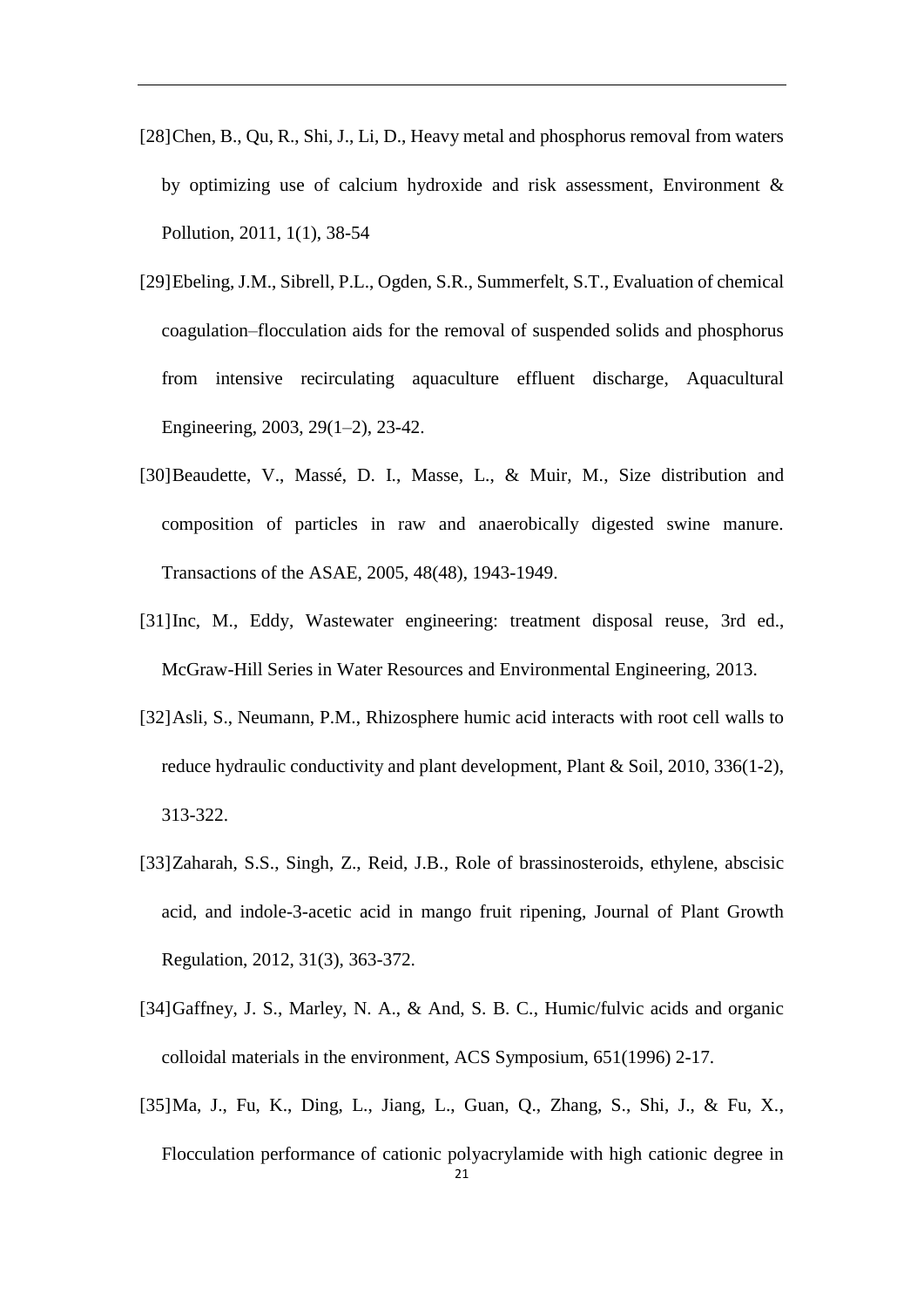humic acid synthetic water treatment and effect of kaolin particles, Separation & Purification Technology, 181(2017) 201–212.

- [36]Jamaly, S., Darwish, N.N., Ahmed, I., Hasan, S.W., A short review on reverse osmosis pretreatment technologies. Desalination, 354(2014) 30-38.
- [37]Nkoa, R., Agricultural benefits and environmental risks of soil fertilization with anaerobic digestates: A review, Agronomy for Sustainable Development, 2014, 34(2), 473-492.
- [38]Risberg, K., Quality and function of anaerobic digestion residues, Doctoral Thesis. Swedish University of Agricultural Sciences, Uppsala, 2015.
- [39]Ababacar Maiga, Drissa Diallo, Ragnar Bye, Berit Smestad Paulsen, Determination of some toxic and essential metal ions in medicinal and edible plants from mali. Journal of Agricultural & Food Chemistry, 2005, 53(6), 2316-2321.

# **Captions**

**Table 1.** Characteristics of anaerobically digested slurry from digestion of chicken manure (n=4).

**Table 2.** Application levels of dosage for flocculation pre-treatment (unit: g/L) **Figure 1.** Effect of various flocculation treatments on (a) suspended solid (SS) removal and (b) viscosity reduction, in digested chicken slurry.